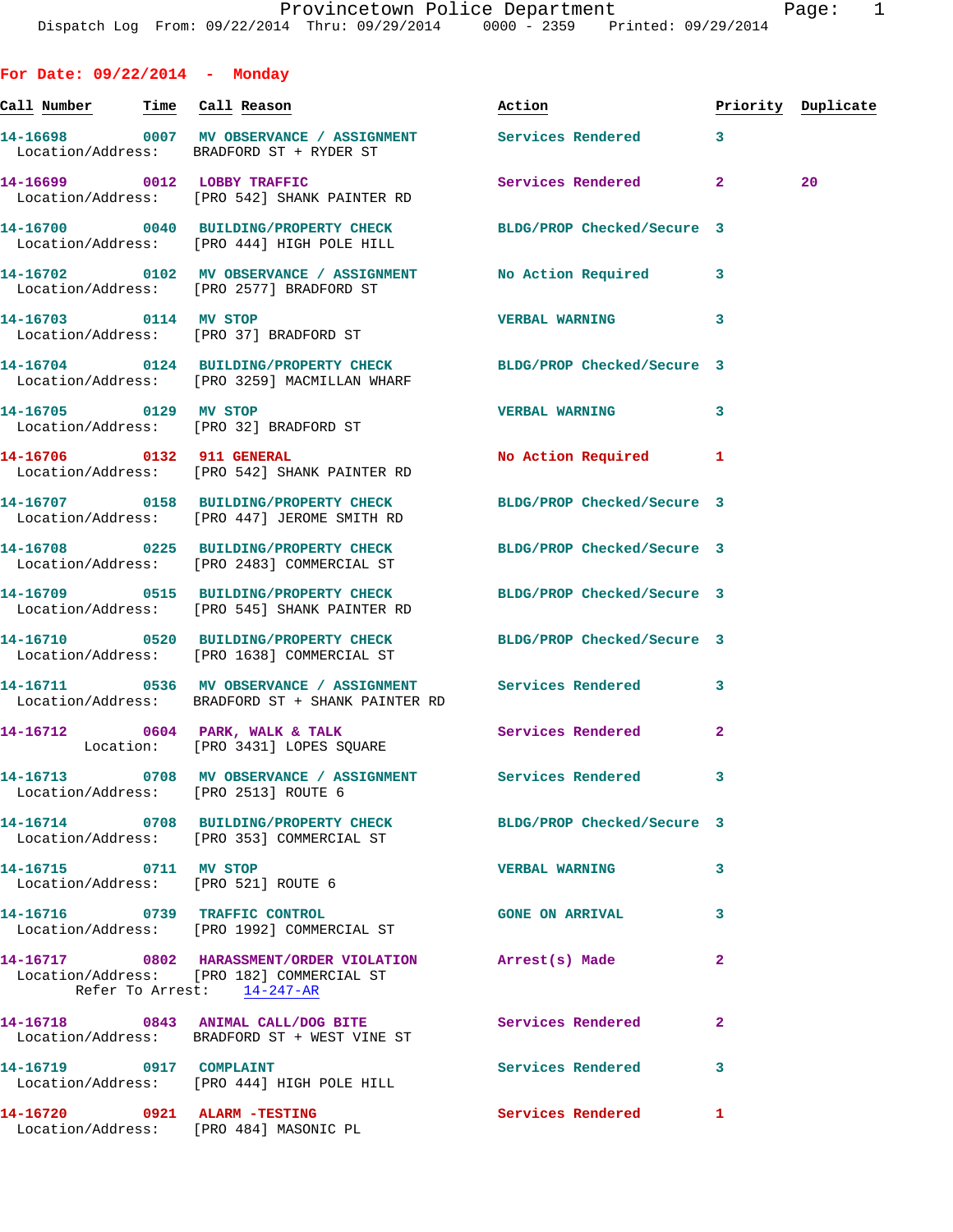|                              | 14-16721 0927 MV COMPLAINT<br>Location/Address: [PRO 2283] COMMERCIAL ST                                         | Vehicle Towed              | $\overline{2}$ |
|------------------------------|------------------------------------------------------------------------------------------------------------------|----------------------------|----------------|
|                              | 14-16722 0940 BUILDING/PROPERTY CHECK<br>Location/Address: [PRO 2206] COMMERCIAL ST                              | Services Rendered          | 3              |
|                              | 14-16723 1032 ANIMAL CALL/CAT RETURNED Services Rendered<br>Location/Address: [PRO 3277] SANDY HILL LN           |                            | $\mathbf{2}$   |
|                              | 14-16724 1039 MV OBSERVANCE / ASSIGNMENT Services Rendered<br>Location/Address: HOWLAND ST + BRADFORD ST         |                            | $\mathbf{3}$   |
|                              | 14-16725 1116 MV OBSERVANCE / ASSIGNMENT Services Rendered<br>Location/Address: AUNT SUKEYS WAY + HARRY KEMP WAY |                            | 3              |
| Location/Address: COURT ST   | 14-16726 1200 BIKE BLUE PACIFICA ABANDONED Taken/Referred to Other 2                                             |                            |                |
|                              | 14-16727 1219 MV OBSERVANCE / ASSIGNMENT Services Rendered<br>Location/Address: [PRO 2521] ROUTE 6               |                            | 3              |
|                              | 14-16728 1359 PARKING COMPLAINT / GENERAL Services Rendered<br>Location/Address: [PRO 2052] COMMERCIAL ST        |                            | 3              |
|                              | 14-16729 1403 HARASSMENT<br>Location/Address: [PRO 1729] NELSON AVE                                              | SPOKEN TO                  | $\mathbf{2}$   |
|                              | 14-16730 1459 MV DISABLED<br>Location/Address: [PRO 2521] ROUTE 6                                                | Services Rendered          | $\mathbf{2}$   |
|                              | 14-16731 1513 MEDICAL EMERGENCY<br>Location/Address: [PRO 711] BRADFORD ST                                       | Transported to Hospital 1  |                |
|                              | 14-16733 1641 LARCENY / FORGERY / FRAUD<br>Location/Address: [PRO 542] SHANK PAINTER RD                          | SPOKEN TO                  | $\mathbf{2}$   |
|                              | 14-16732 1650 MV STOP<br>Location/Address: [PRO 413] CONWELL ST                                                  | No Action Required 3       |                |
|                              | 14-16734 1708 LARCENY /FORGERY / FRAUD SPOKEN TO<br>Location/Address: [PRO 3259] MACMILLAN WHARF                 |                            | $\mathbf{2}$   |
|                              | 14-16735 1736 FOUND CARD HOLDER/RETURNED Services Rendered 3<br>Location/Address: [PRO 542] SHANK PAINTER RD     |                            | 1              |
| 14-16739 1835 COMPLAINT      | Location/Address: COMMERCIAL ST + FREEMAN ST                                                                     | Unfounded                  | 3              |
|                              | 14-16737 1839 MISSING PERSON<br>Location/Address: [PRO 1184] COMMERCIAL ST                                       | <b>Services Rendered</b>   | 1              |
| 14-16738 1859 MV STOP        | Location: LOWER FRANKLIN ST                                                                                      | <b>VERBAL WARNING</b>      | 3              |
|                              | 14-16741 2152 ASSIST CITIZEN<br>Location/Address: [PRO 2144] CONWELL ST                                          | <b>Services Rendered</b>   | 3              |
| 14-16744 2152 ASSIST CITIZEN | Location/Address: [PRO 542] SHANK PAINTER RD                                                                     | No Action Required         | 3              |
|                              | 14-16742 2157 BUILDING/PROPERTY CHECK<br>Location/Address: [PRO 2898] JEROME SMITH RD                            | BLDG/PROP Checked/Secure 3 |                |
|                              | 14-16743 2214 BUILDING/PROPERTY CHECK<br>Location/Address: [PRO 1638] COMMERCIAL ST                              | BLDG/PROP Checked/Secure 3 |                |
|                              | 14-16745 2348 BUILDING/PROPERTY CHECK<br>Location/Address: [PRO 1778] SHANK PAINTER RD                           | BLDG/PROP Checked/Secure 3 |                |
|                              | 14-16746 2352 BUILDING/PROPERTY CHECK                                                                            | <b>Services Rendered</b> 3 |                |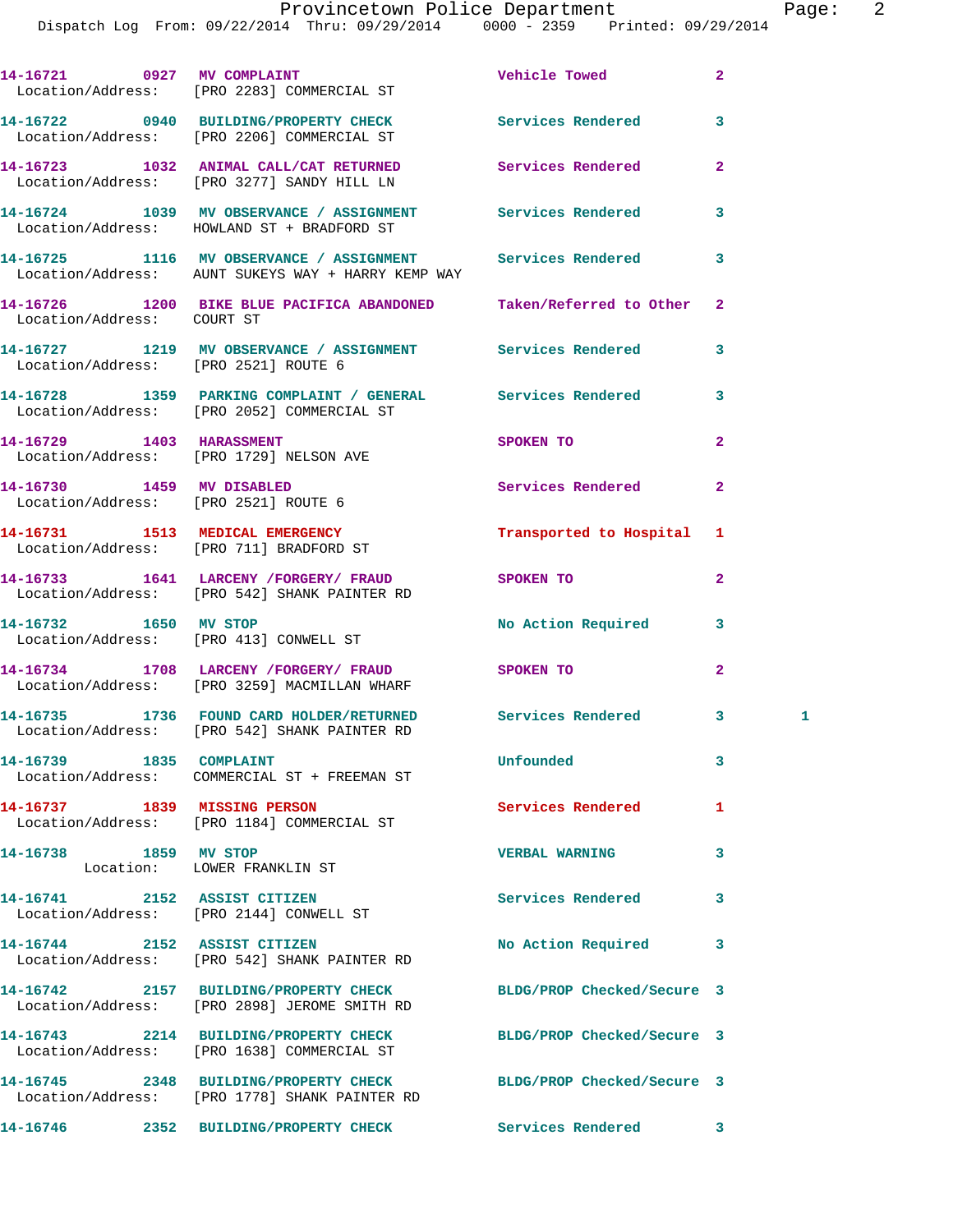Location/Address: [PRO 2483] COMMERCIAL ST

## **For Date: 09/23/2014 - Tuesday**

|                                                                                                                           | 14-16747 0007 MV OBSERVANCE / ASSIGNMENT Services Rendered<br>Location/Address: BRADFORD ST + RYDER ST           |                            | $\overline{\mathbf{3}}$ |    |
|---------------------------------------------------------------------------------------------------------------------------|------------------------------------------------------------------------------------------------------------------|----------------------------|-------------------------|----|
|                                                                                                                           | 14-16748 0010 LOBBY TRAFFIC<br>Location/Address: [PRO 542] SHANK PAINTER RD                                      | Services Rendered 2        |                         | 21 |
| 14-16749 0012 MV STOP                                                                                                     | Location/Address: [PRO 3004] BRADFORD ST                                                                         | <b>VERBAL WARNING</b>      | 3                       |    |
|                                                                                                                           | 14-16750 0017 BUILDING/PROPERTY CHECK Services Rendered<br>Location/Address: [PRO 2490] PROVINCELANDS RD         |                            | 3                       |    |
|                                                                                                                           | 14-16751 0052 BUILDING/PROPERTY CHECK Services Rendered<br>Location/Address: [PRO 3430] COMMERCIAL ST            |                            | 3                       |    |
|                                                                                                                           | 14-16752 0122 BUILDING/PROPERTY CHECK BLDG/PROP Checked/Secure 3<br>Location/Address: [PRO 3259] MACMILLAN WHARF |                            |                         |    |
|                                                                                                                           | 14-16753 0129 ALARM - GENERAL<br>Location/Address: [PRO 3262] GOSNOLD ST                                         | Services Rendered          | 1                       |    |
| 14-16754 0137 COMPLAINT                                                                                                   | Location/Address: [PRO 399] COMMERCIAL ST                                                                        | Services Rendered          | 3                       |    |
|                                                                                                                           | 14-16755 0141 ESCORT/TRANSPORT<br>Location/Address: [PRO 1061] PILGRIM HEIGHTS RD                                | Services Rendered          | 3                       |    |
|                                                                                                                           | 14-16756 0218 MV OBSERVANCE / ASSIGNMENT Services Rendered 3<br>Location/Address: BRADFORD ST + SHANK PAINTER RD |                            |                         |    |
|                                                                                                                           | 14-16757 0245 BUILDING/PROPERTY CHECK BLDG/PROP Checked/Secure 3<br>Location/Address: [PRO 444] HIGH POLE HILL   |                            |                         |    |
| $14-16758$ 0255 MV ACCIDENT<br>Location/Address: HOWLAND ST<br>Refer To Summons: 14-249-AR<br>Refer To Accident: 14-59-AC |                                                                                                                  | Citation/Warning Issued 1  |                         |    |
|                                                                                                                           | 14-16759 0409 PROPERTY DAMAGE<br>Location/Address: CEMETERY RD + WAREHAM ST                                      | No Action Required 3       |                         |    |
|                                                                                                                           | 14-16760 0451 911 GENERAL<br>Location/Address: [PRO 1641] BRADFORD ST                                            | <b>No Action Required</b>  | 1                       |    |
|                                                                                                                           | 14-16763 0522 BUILDING/PROPERTY CHECK BLDG/PROP Checked/Secure 3<br>Location/Address: [PRO 1638] COMMERCIAL ST   |                            |                         |    |
| Location/Address: [PRO 2519] ROUTE 6                                                                                      |                                                                                                                  |                            | 3                       |    |
|                                                                                                                           | 14-16762 0605 MEDICAL EMERGENCY<br>Location/Address: [PRO 658] MOZART AVE                                        | Transported to Hospital 1  |                         |    |
| Location/Address: [PRO 2513] ROUTE 6                                                                                      | 14-16764 0714 MV OBSERVANCE / ASSIGNMENT Services Rendered                                                       |                            | 3                       |    |
|                                                                                                                           | 14-16765 0714 BUILDING/PROPERTY CHECK<br>Location/Address: [PRO 1638] COMMERCIAL ST                              | BLDG/PROP Checked/Secure 3 |                         |    |
|                                                                                                                           | 14-16766 0723 LANDLORD/TENANT<br>Location/Address: [PRO 2373] CONANT ST                                          | Services Rendered          | $\mathbf{2}$            |    |
| 14-16767 0745 MV STOP                                                                                                     | Location/Address: ROUTE 6 + HOWLAND ST                                                                           | <b>VERBAL WARNING</b>      | 3                       |    |
|                                                                                                                           | 14-16768  0748 BUILDING/PROPERTY CHECK  Services Rendered                                                        |                            | 3                       |    |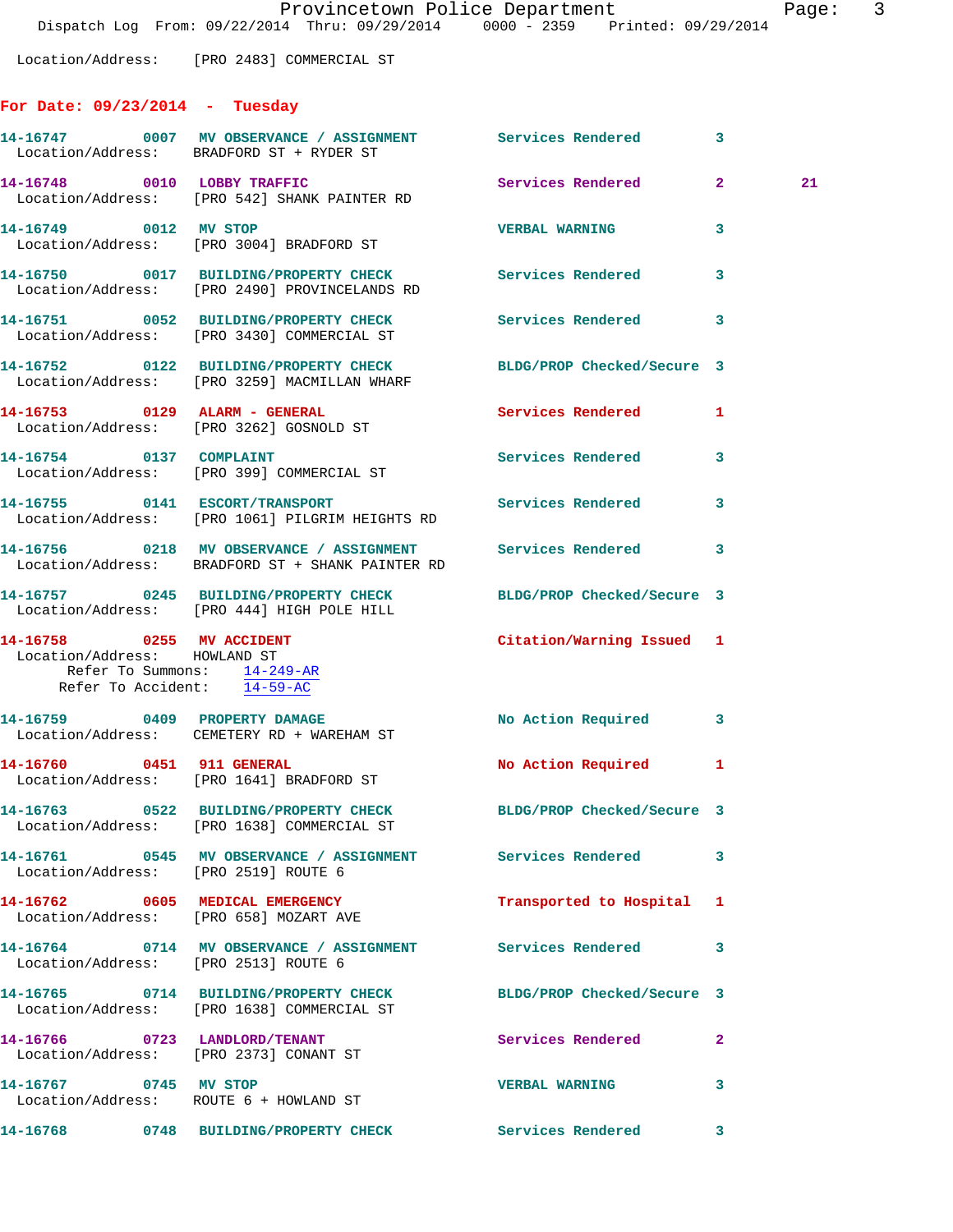|                                                              | Provincetown Police Department<br>Dispatch Log From: 09/22/2014 Thru: 09/29/2014 0000 - 2359 Printed: 09/29/2014 |                            |                |
|--------------------------------------------------------------|------------------------------------------------------------------------------------------------------------------|----------------------------|----------------|
| Location/Address: [PRO 521] ROUTE 6                          |                                                                                                                  |                            |                |
| Location/Address: ROUTE 6 + SNAIL RD                         | 14-16770 0808 MV OBSERVANCE / ASSIGNMENT Services Rendered                                                       |                            | 3              |
|                                                              | 14-16769 0811 PARK, WALK & TALK 3 Services Rendered<br>Location/Address: [PRO 569] WINSLOW ST                    |                            | $\mathbf{2}$   |
| 14-16771 0817 MV STOP                                        | Location/Address: ROUTE 6 + SNAIL RD                                                                             | <b>VERBAL WARNING</b>      | 3              |
|                                                              | 14-16773 0922 ALARM - FIRE<br>Location/Address: [PRO 3430] COMMERCIAL ST                                         | False Alarm                | 1              |
| 14-16774 0940 FOLLOW UP<br>Refer To Accident: 14-59-AC       | Location/Address: [PRO 1577] HOWLAND ST                                                                          | Services Rendered          | $\overline{a}$ |
|                                                              | 14-16775 1011 FOUND PA DL<br>Location/Address: [PRO 537] SHANK PAINTER RD                                        | Services Rendered          | 3              |
|                                                              | 14-16776 1015 FOUND WALLET/PASSPORT Services Rendered<br>Location/Address: [PRO 537] SHANK PAINTER RD            |                            | 3              |
|                                                              | 14-16777    1022    PARKING COMPLAINT / GENERAL    Vehicle Towed<br>Location/Address: [PRO 471] MACMILLAN WHARF  |                            | 3              |
| 14-16778 1038 LOST WALLET                                    | Location/Address: [PRO 2123] COMMERCIAL ST                                                                       | <b>Services Rendered</b>   | 3              |
|                                                              | 14-16779 1107 TRAFFIC CONTROL<br>Location/Address: STANDISH ST + CEMETERY RD                                     | <b>GONE ON ARRIVAL</b>     | 3              |
|                                                              | 14-16781 1153 BUILDING/PROPERTY CHECK BLDG/PROP Checked/Secure 3<br>Location/Address: [PRO 447] JEROME SMITH RD  |                            |                |
| Location/Address: ROUTE 6                                    | 14-16782 1154 MV OBSERVANCE / ASSIGNMENT Services Rendered                                                       |                            | 3              |
| 14-16783 1242 HAZARDS<br>Location/Address: [PRO 521] ROUTE 6 |                                                                                                                  | <b>Services Rendered</b>   | $\mathbf{2}$   |
|                                                              | 14-16784 1319 MV OBSERVANCE / ASSIGNMENT<br>Location/Address: ROUTE 6 + MAYFLOWER AVE                            | Services Rendered          | 3              |
|                                                              | 14-16788 1730 CANDIDATE'S NIGHT<br>Location/Address: [PRO 1952] COMMERCIAL ST                                    | <b>Services Rendered</b>   | 3              |
|                                                              | 14-16786 1906 BUILDING/PROPERTY CHECK<br>Location/Address: [PRO 2206] COMMERCIAL ST                              | BLDG/PROP Checked/Secure 3 |                |
| 14-16787 2001 BIKE TAKEN                                     | Location/Address: [PRO 569] WINSLOW ST                                                                           | SPOKEN TO                  | 1              |
|                                                              | 14-16789 2046 BUILDING/PROPERTY CHECK<br>Location/Address: [PRO 3259] MACMILLAN WHARF                            | <b>Services Rendered</b>   | 3              |
|                                                              | 14-16790 2139 BUILDING/PROPERTY CHECK<br>Location/Address: [PRO 2481] TREMONT ST                                 | Services Rendered          | 3              |
|                                                              | Location/Address: STANDISH ST + BRADFORD ST                                                                      |                            | 3              |
|                                                              | 14-16792 2205 BUILDING/PROPERTY CHECK<br>Location/Address: [PRO 530] SHANK PAINTER RD                            | BLDG/PROP Checked/Secure 3 |                |
| Location/Address: [PRO 3287] ROUTE 6                         | 14-16793 2224 BUILDING/PROPERTY CHECK                                                                            | BLDG/PROP Checked/Secure 3 |                |
| 14-16794 2243 LANDLORD/TENANT                                |                                                                                                                  | SPOKEN TO                  | 3              |

Location/Address: [PRO 3816] TINYS WAY

Page: 4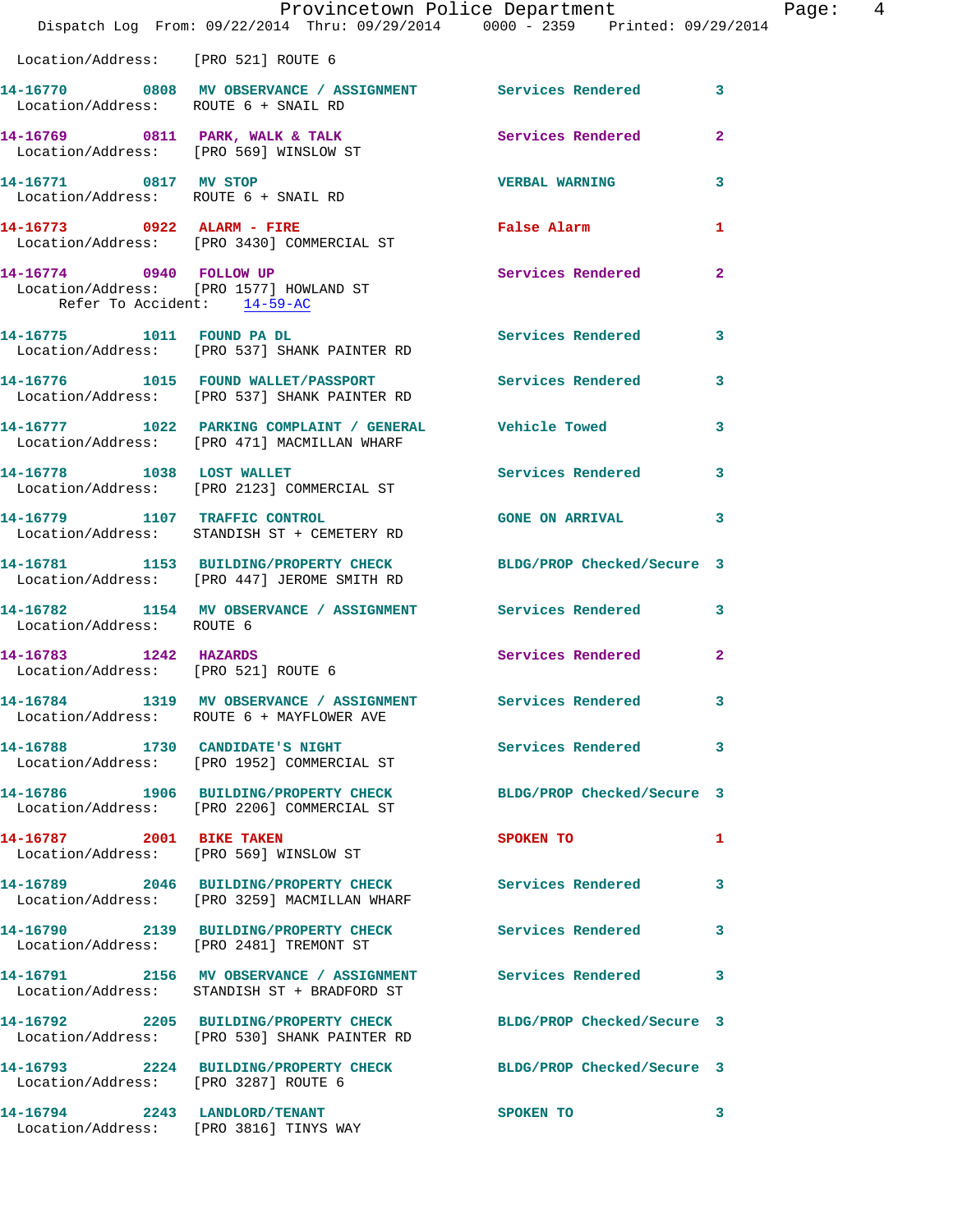|                                                                  | 14-16795 2314 LOBBY TRAFFIC<br>Location/Address: [PRO 542] SHANK PAINTER RD                                    | Services Rendered          | $2^{\circ}$    | $\overline{\phantom{0}}$ 8 |
|------------------------------------------------------------------|----------------------------------------------------------------------------------------------------------------|----------------------------|----------------|----------------------------|
|                                                                  | 14-16796 2348 BUILDING/PROPERTY CHECK<br>Location/Address: [PRO 1778] SHANK PAINTER RD                         | BLDG/PROP Checked/Secure 3 |                |                            |
|                                                                  | 14-16797 2349 BUILDING/PROPERTY CHECK<br>Location/Address: [PRO 530] SHANK PAINTER RD                          | BLDG/PROP Checked/Secure 3 |                |                            |
|                                                                  | 14-16798 2349 PARK, WALK & TALK Services Rendered<br>Location: [PRO 3431] LOPES SQUARE                         |                            | $\mathbf{2}$   |                            |
|                                                                  | 14-16799 2350 BAR CHECK<br>Location/Address: [PRO 3443] COMMERCIAL ST                                          | Services Rendered          | $\mathbf{2}$   |                            |
| For Date: $09/24/2014$ - Wednesday                               |                                                                                                                |                            |                |                            |
| 14-16800 0006 MV STOP<br>Location/Address: BRADFORD ST + COOK ST |                                                                                                                | <b>VERBAL WARNING</b>      | 3              |                            |
| 14-16801 0042 MV STOP                                            | Location/Address: [PRO 51] BRADFORD ST                                                                         | <b>VERBAL WARNING</b>      | 3              |                            |
|                                                                  | 14-16803 0052 BUILDING/PROPERTY CHECK BLDG/PROP Checked/Secure 3<br>Location/Address: [PRO 3256] COMMERCIAL ST |                            |                |                            |
|                                                                  | 14-16804 0107 MEDICAL EMERGENCY/BLEEDING<br>Location/Address: [PRO 2977] COMMERCIAL ST                         | Transported to Hospital 1  |                |                            |
|                                                                  | 14-16805 0114 BUILDING/PROPERTY CHECK BLDG/PROP Checked/Secure 3<br>Location/Address: [PRO 182] COMMERCIAL ST  |                            |                |                            |
| Location/Address: SNAIL RD + ROUTE 6                             | 14-16806 0115 PROPERTY DAMAGE                                                                                  | Services Rendered          | 3              |                            |
| Location/Address: [TRU] SHORE RD                                 | 14-16807 0121 ASSIST AGENCY / MUTUAL AID Services Rendered                                                     |                            | 3              |                            |
|                                                                  | 14-16808 0122 BUILDING/PROPERTY CHECK BLDG/PROP Checked/Secure 3<br>Location/Address: [PRO 175] COMMERCIAL ST  |                            |                |                            |
|                                                                  | 14-16809 0229 BUILDING/PROPERTY CHECK<br>Location/Address: [PRO 2483] COMMERCIAL ST                            | Services Rendered          | 3              |                            |
| Location/Address: [PRO 1916] COURT ST                            |                                                                                                                | <b>Services Rendered</b>   | $\mathbf{2}$   |                            |
| 14-16811 0333 COMPLAINT                                          | Location/Address: [PRO 1916] COURT ST                                                                          | Services Rendered          | 3              |                            |
|                                                                  | 14-16812 0547 BUILDING/PROPERTY CHECK BLDG/PROP Checked/Secure 3<br>Location/Address: [PRO 1638] COMMERCIAL ST |                            |                |                            |
|                                                                  | 14-16813 0557 BUILDING/PROPERTY CHECK<br>Location/Address: [PRO 545] SHANK PAINTER RD                          | BLDG/PROP Checked/Secure 3 |                |                            |
|                                                                  | 14-16814 0609 FLIGHT COVERAGE<br>Location/Address: [PRO 516] RACE POINT RD                                     | Services Rendered          | $\mathbf{2}$   | 5                          |
|                                                                  | 14-16815 0751 PARK, WALK & TALK<br>Location/Address: [PRO 3296] SHANK PAINTER RD                               | Services Rendered          | $\overline{2}$ |                            |
| Location/Address: [PRO 569] WINSLOW ST                           | 14-16816 0755 PARK, WALK & TALK                                                                                | <b>Services Rendered</b>   | $\mathbf{2}$   |                            |
| Location/Address: [PRO 3287] ROUTE 6                             | 14-16817 0811 BUILDING/PROPERTY CHECK BLDG/PROP Checked/Secure 3                                               |                            |                |                            |
| 14-16818 0817 PARK, WALK & TALK                                  |                                                                                                                | Services Rendered          | $\mathbf{2}^-$ |                            |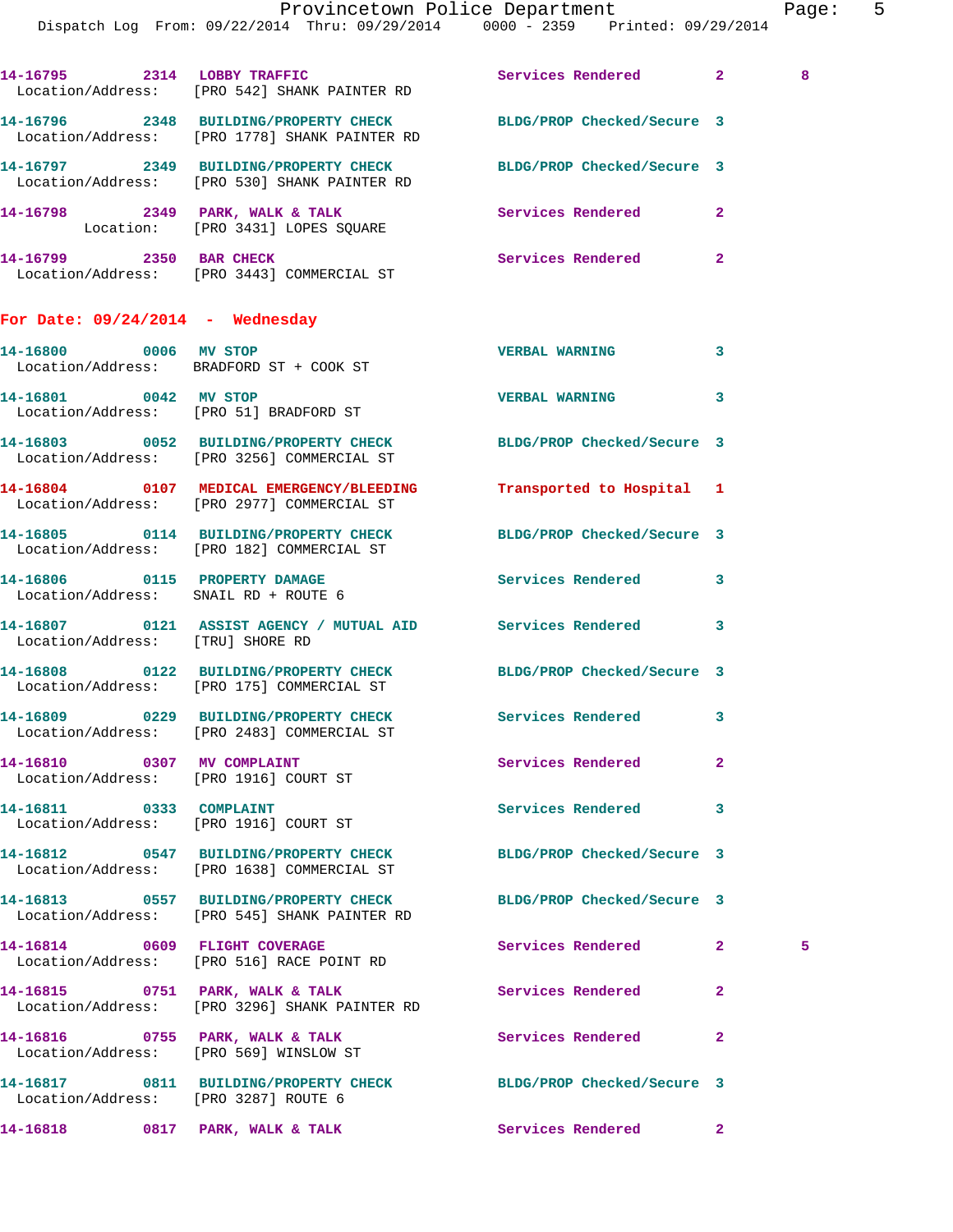|                                       | Provincetown Police Department<br>Dispatch Log From: 09/22/2014 Thru: 09/29/2014 0000 - 2359 Printed: 09/29/2014 |                                             |                         | Page: 6 |  |
|---------------------------------------|------------------------------------------------------------------------------------------------------------------|---------------------------------------------|-------------------------|---------|--|
| Location/Address: COMMERCIAL ST       |                                                                                                                  |                                             |                         |         |  |
|                                       | 14-16819 0822 MEDICAL EMERGENCY<br>Location/Address: [PRO 440] HARRY KEMP WAY                                    | Transported to Hospital 1                   |                         |         |  |
|                                       | 14-16820 0835 FINGERPRINTS                                                                                       | Services Rendered 3                         |                         |         |  |
|                                       | 14-16821 0846 BUILDING/PROPERTY CHECK<br>Location/Address: [PRO 1778] SHANK PAINTER RD                           | BLDG/PROP Checked/Secure 3                  |                         |         |  |
| 14-16822 0851 DISTURBANCE             | Location/Address: [PRO 2265] COMMERCIAL ST                                                                       | Services Rendered 1                         |                         | 1       |  |
|                                       | 14-16823 0859 MV OBSERVANCE / ASSIGNMENT<br>Location/Address: BRADFORD ST + HOWLAND ST                           | Services Rendered 3                         |                         |         |  |
|                                       | 14-16825 0929 BUILDING/PROPERTY CHECK<br>Location/Address: [PRO 3259] MACMILLAN WHARF                            | BLDG/PROP Checked/Secure 3                  |                         |         |  |
|                                       | 14-16824 0932 BUILDING/PROPERTY CHECK<br>Location/Address: [PRO 3317] CEMETERY RD                                | BLDG/PROP Checked/Secure 3                  |                         |         |  |
|                                       | 14-16826 0936 BUILDING/PROPERTY CHECK BLDG/PROP Checked/Secure 3<br>Location/Address: [PRO 447] JEROME SMITH RD  |                                             |                         |         |  |
|                                       | 14-16827 0946 STREET SWEEPING TOWS<br>Location/Address: [PRO 608] COMMERCIAL ST                                  | <b>Vehicle Towed</b>                        | $\overline{\mathbf{3}}$ |         |  |
|                                       | 14-16828 0949 PARK, WALK & TALK<br>Location/Address: [PRO 105] COMMERCIAL ST                                     | Services Rendered                           | $\mathbf{2}$            |         |  |
|                                       | 14-16829 1029 BUILDING/PROPERTY CHECK<br>Location/Address: [PRO 519] RACE POINT RD                               | BLDG/PROP Checked/Secure 3                  |                         |         |  |
| Location/Address: [PRO 571] ALDEN ST  | 14-16830 1035 BUILDING/PROPERTY CHECK BLDG/PROP Checked/Secure 3                                                 |                                             |                         |         |  |
|                                       | 14-16831 1109 LOST VISA AND MA DL Services Rendered 3<br>Location/Address: [PRO 105] COMMERCIAL ST               |                                             |                         |         |  |
|                                       | 14-16833 1246 PARK, WALK & TALK<br>Location/Address: [PRO 175] COMMERCIAL ST                                     | Services Rendered                           | $\mathbf{2}$            |         |  |
|                                       | 14-16834 1254 FIRE, STRUCTURE<br>Location/Address: [PRO 2977] COMMERCIAL ST                                      | False Alarm <b>Exercise Service Service</b> | 1                       |         |  |
|                                       | 14-16835 1313 MV OBSERVANCE / ASSIGNMENT Services Rendered 3<br>Location/Address: BRADFORD ST + STANDISH ST      |                                             |                         |         |  |
| 14-16836 1335 FLARE DRILL             |                                                                                                                  | No Action Required 3                        |                         |         |  |
|                                       | 14-16837 1345 MISSING PERSON<br>Location/Address: [PRO 2539] RYDER ST EXT                                        | Could Not Locate                            | $\mathbf{1}$            |         |  |
|                                       | 14-16839 1544 HEART/TRANSPORT<br>Location/Address: [PRO 440] HARRY KEMP WAY                                      | Transported to Hospital 1                   |                         |         |  |
|                                       | 14-16840 1555 BUILDING/PROPERTY CHECK<br>Location/Address: [PRO 3318] CEMETERY RD                                | BLDG/PROP Checked/Secure 3                  |                         |         |  |
| Location/Address: [PRO 878] CONANT ST | 14-16842 1635 PROPERTY DAMAGE                                                                                    | Services Rendered 3                         |                         |         |  |
| 14-16844 1708 FOUND IPHONE            | Location/Address: [PRO 146] COMMERCIAL ST                                                                        | Services Rendered                           | $\mathbf{3}$            |         |  |
|                                       | 14-16845 1803 HEAD INJURY/TRANSPORT<br>Location/Address: [PRO 2675] COMMERCIAL ST                                | Transported to Hospital 1                   |                         |         |  |
| 14-16846 1824 MV COMPLAINT            | Location/Address: [PRO 1223] COMMERCIAL ST                                                                       | Services Rendered 2                         |                         |         |  |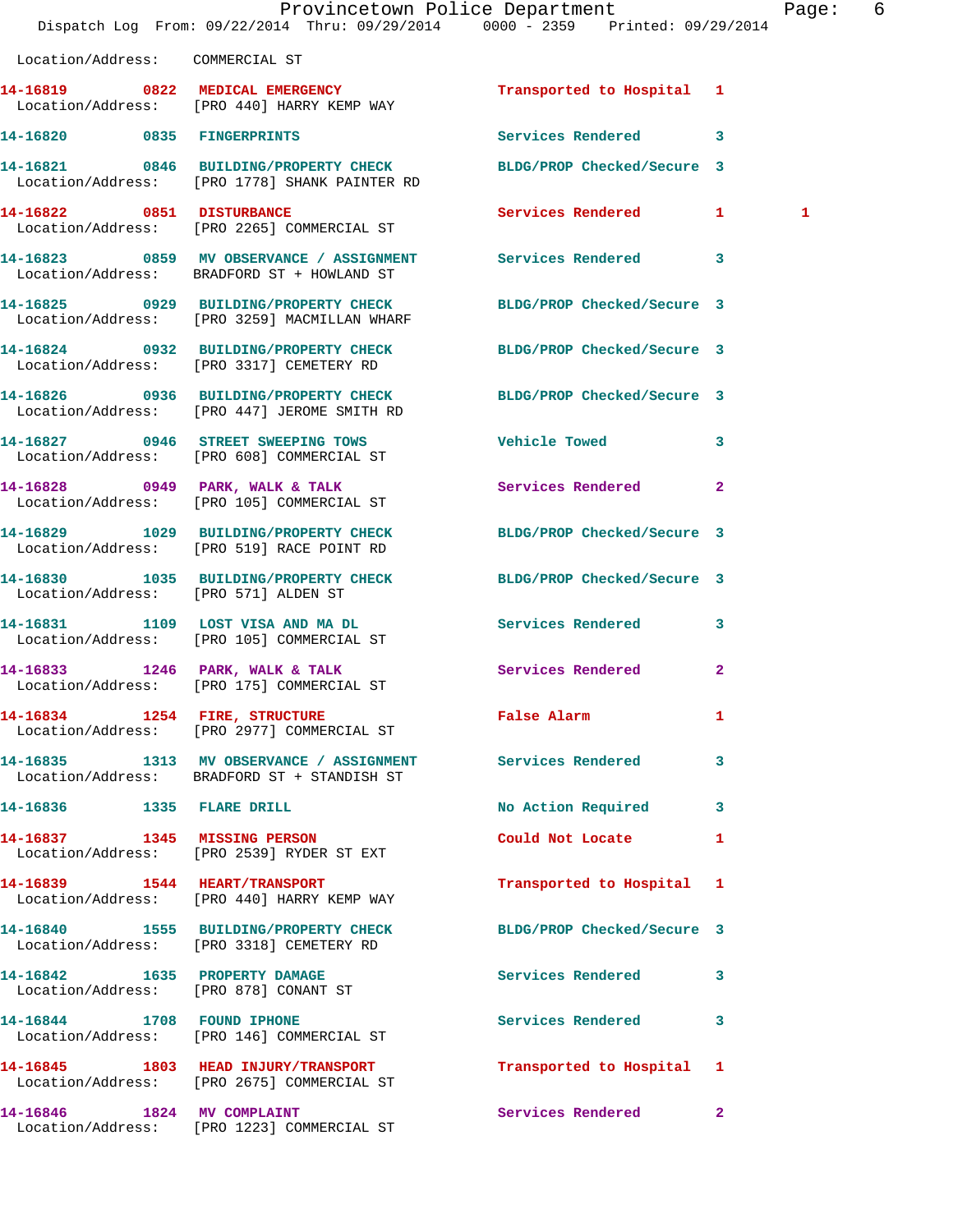|                                      | 14-16847 1855 BUILDING/PROPERTY CHECK BLDG/PROP Checked/Secure 3<br>Location/Address: [PRO 564] BAYBERRY AVE      |                            |              |    |
|--------------------------------------|-------------------------------------------------------------------------------------------------------------------|----------------------------|--------------|----|
|                                      | 14-16848 1915 BUILDING/PROPERTY CHECK<br>Location/Address: [PRO 2206] COMMERCIAL ST                               | BLDG/PROP Checked/Secure 3 |              |    |
| 14-16849 2003 MV COMPLAINT           | Location/Address: FREEMAN ST + COMMERCIAL ST                                                                      | Services Rendered 2        |              |    |
| Location/Address: [PRO 3287] ROUTE 6 | 14-16850 2114 BUILDING/PROPERTY CHECK BLDG/PROP Checked/Secure 3                                                  |                            |              |    |
|                                      | 14-16851 2114 BUILDING/PROPERTY CHECK BLDG/PROP Checked/Secure 3<br>Location/Address: [PRO 3004] BRADFORD ST      |                            |              |    |
|                                      | 14-16852 2342 BUILDING/PROPERTY CHECK<br>Location/Address: [PRO 530] SHANK PAINTER RD                             | BLDG/PROP Checked/Secure 3 |              |    |
|                                      | 14-16853 2343 BUILDING/PROPERTY CHECK<br>Location/Address: [PRO 306] COMMERCIAL ST                                | BLD/PROP CHECKED UNSECUR 3 |              |    |
|                                      | 14-16854 2346 BUILDING/PROPERTY CHECK BLDG/PROP Checked/Secure 3<br>Location/Address: [PRO 1778] SHANK PAINTER RD |                            |              |    |
| For Date: $09/25/2014$ - Thursday    |                                                                                                                   |                            |              |    |
|                                      | 14-16855 0000 BAR CHECK<br>Location/Address: [PRO 399] COMMERCIAL ST                                              | Services Rendered          | $\mathbf{2}$ |    |
| 14-16856 0002 LOBBY TRAFFIC          | Location/Address: [PRO 542] SHANK PAINTER RD                                                                      | <b>Services Rendered</b>   | $\mathbf{2}$ | 21 |
| 14-16857 0003 BAR CHECK              | Location/Address: [PRO 2737] COMMERCIAL ST                                                                        | Services Rendered          | $\mathbf{2}$ |    |
|                                      | 14-16858 0007 MV OBSERVANCE / ASSIGNMENT Services Rendered<br>Location/Address: [PRO 2577] BRADFORD ST            |                            | 3            |    |
| Location/Address: [PRO 2513] ROUTE 6 | 14-16860 0018 MV OBSERVANCE / ASSIGNMENT Services Rendered                                                        |                            | 3            |    |
|                                      | 14-16859 0019 MV OBSERVANCE / ASSIGNMENT Services Rendered<br>Location/Address: BRADFORD ST + HOWLAND ST          |                            | 3            |    |
|                                      | 14-16862 0109 BUILDING/PROPERTY CHECK BLDG/PROP Checked/Secure 3<br>Location/Address: [PRO 182] COMMERCIAL ST     |                            |              |    |
| 14-16863 0122 MV STOP                | Location/Address: RYDER ST + COMMERCIAL ST                                                                        | <b>VERBAL WARNING</b>      | 3            |    |
|                                      | 14-16864 0127 BUILDING/PROPERTY CHECK<br>Location/Address: [PRO 105] COMMERCIAL ST                                | BLDG/PROP Checked/Secure 3 |              |    |
|                                      | 14-16866 0142 BUILDING/PROPERTY CHECK<br>Location/Address: [PRO 569] WINSLOW ST                                   | BLDG/PROP Checked/Secure 3 |              |    |
| 14-16865 0143 MV STOP                | Location/Address: [PRO 204] COMMERCIAL ST                                                                         | <b>VERBAL WARNING</b>      | 3            |    |
|                                      | 14-16868 0150 BUILDING/PROPERTY CHECK<br>Location/Address: [PRO 2490] PROVINCELANDS RD                            | BLD/PROP CHECKED UNSECUR 3 |              |    |
|                                      | 14-16867 0153 BUILDING/PROPERTY CHECK<br>Location/Address: [PRO 3256] COMMERCIAL ST                               | BLDG/PROP Checked/Secure 3 |              |    |
|                                      | 14-16869 0207 NOISE COMPLAINT<br>Location/Address: [PRO 3947] BRADFORD ST                                         | SPOKEN TO                  | 3            |    |
|                                      | 14-16870 0230 BUILDING/PROPERTY CHECK BLDG/PROP Checked/Secure 3                                                  |                            |              |    |
|                                      |                                                                                                                   |                            |              |    |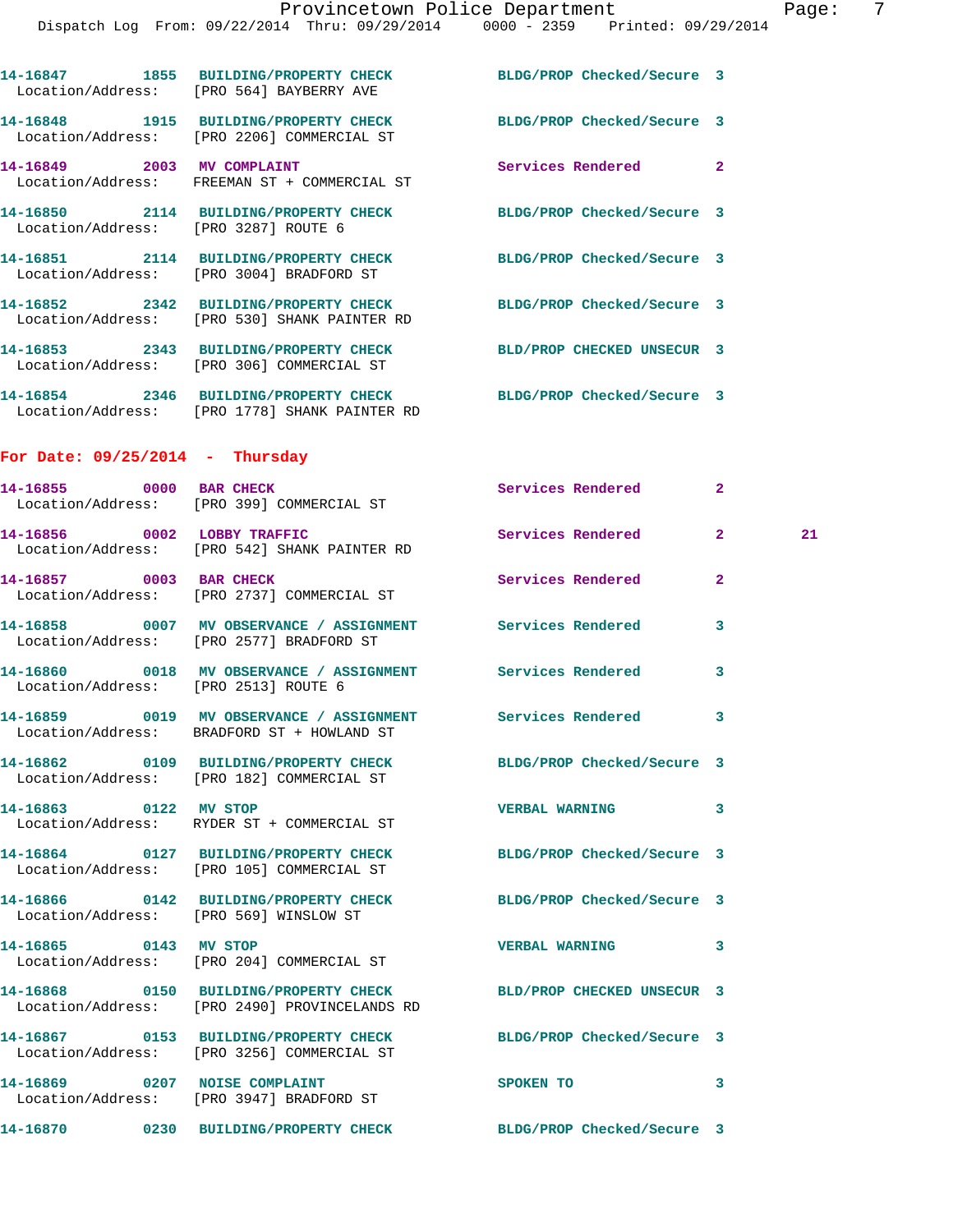|                                                        | Dispatch Log From: 09/22/2014 Thru: 09/29/2014 0000 - 2359 Printed: 09/29/2014                                  | Provincetown Police Department                                                                                 | Page: 8      |
|--------------------------------------------------------|-----------------------------------------------------------------------------------------------------------------|----------------------------------------------------------------------------------------------------------------|--------------|
|                                                        | Location/Address: [PRO 545] SHANK PAINTER RD                                                                    |                                                                                                                |              |
|                                                        | 14-16871 0517 BUILDING/PROPERTY CHECK BLDG/PROP Checked/Secure 3<br>Location/Address: [PRO 444] HIGH POLE HILL  |                                                                                                                |              |
| Location: ROUTE 6 I/B                                  | 14-16872 0528 MV OBSERVANCE / ASSIGNMENT Services Rendered 3                                                    |                                                                                                                |              |
|                                                        | 14-16873 0559 BUILDING/PROPERTY CHECK BLDG/PROP Checked/Secure 3<br>Location/Address: [PRO 1646] WINSLOW ST     |                                                                                                                |              |
|                                                        | 14-16874 0609 FLIGHT COVERAGE<br>Location/Address: [PRO 516] RACE POINT RD                                      | Services Rendered 2                                                                                            |              |
| Location/Address: [PRO 3287] ROUTE 6                   | 14-16875 0726 BUILDING/PROPERTY CHECK BLDG/PROP Checked/Secure 3                                                |                                                                                                                |              |
|                                                        | 14-16876 0738 ANIMAL CALL/TRAP PICKUP Services Rendered 2<br>Location/Address: PEARL ST                         |                                                                                                                |              |
| 14-16877 0756 MV STOP                                  | Location/Address: BRADFORD ST + MONTELLO ST                                                                     | <b>VERBAL WARNING</b>                                                                                          | 3            |
|                                                        | 14-16878 0801 SERVICE CALL<br>Location/Address: [PRO 569] WINSLOW ST                                            | <b>Services Rendered</b> 3                                                                                     |              |
|                                                        | 14-16879 0807 BUILDING/PROPERTY CHECK BLDG/PROP Checked/Secure 3<br>Location/Address: [PRO 1638] COMMERCIAL ST  |                                                                                                                |              |
|                                                        | 14-16881 0809 MV OBSERVANCE / ASSIGNMENT Services Rendered 3<br>Location: [PRO 3672] TOWN LINE                  |                                                                                                                |              |
|                                                        | 14-16880 0830 BUILDING/PROPERTY CHECK<br>Location/Address: [PRO 2483] COMMERCIAL ST                             | BLDG/PROP Checked/Secure 3                                                                                     |              |
| 14-16882 0844 COMPLAINT<br>Location/Address: CENTER ST |                                                                                                                 | SPOKEN TO THE STATE OF THE STATE OF THE STATE OF THE STATE OF THE STATE OF THE STATE OF THE STATE OF THE STATE | $\mathbf{3}$ |
| 14-16883 0845 MV STOP                                  | Location: [PRO 3431] LOPES SQUARE                                                                               | Citation/Warning Issued 3                                                                                      |              |
| Location/Address: [PRO 3222] ALDEN ST                  | 14-16884 0908 ANNOYING PHONE CALLS/SCAM Services Rendered 3                                                     |                                                                                                                |              |
|                                                        | 14-16885 0933 BUILDING/PROPERTY CHECK BLDG/PROP Checked/Secure 3<br>Location/Address: [PRO 3317] CEMETERY RD    |                                                                                                                |              |
|                                                        | 14-16886 0933 BUILDING/PROPERTY CHECK<br>Location/Address: [PRO 3318] CEMETERY RD                               | BLDG/PROP Checked/Secure 3                                                                                     |              |
|                                                        | 14-16887 0949 BUILDING/PROPERTY CHECK BLDG/PROP Checked/Secure 3<br>Location/Address: [PRO 2206] COMMERCIAL ST  |                                                                                                                |              |
|                                                        | 14-16888 1006 SERVICE CALL<br>Location/Address: [PRO 606] CONWELL ST                                            | Services Rendered 3                                                                                            |              |
|                                                        | 14-16889 1042 BUILDING/PROPERTY CHECK BLDG/PROP Checked/Secure 3<br>Location/Address: [PRO 182] COMMERCIAL ST   |                                                                                                                |              |
|                                                        | 14-16890 1048 PARKING COMPLAINT / GENERAL Citation/Warning Issued 3<br>Location/Address: BRADFORD ST + ALDEN ST |                                                                                                                |              |
|                                                        | 14-16891 1054 ANIMAL CALL/LOST DOG<br>Location/Address: [PRO 667] COMMERCIAL ST                                 | Services Rendered 2                                                                                            |              |
|                                                        | 14-16892 1058 BUILDING/PROPERTY CHECK BLDG/PROP Checked/Secure 3<br>Location/Address: [PRO 2500] COMMERCIAL ST  |                                                                                                                |              |
|                                                        | 14-16893 1118 PARK, WALK & TALK<br>Location/Address: [PRO 537] SHANK PAINTER RD                                 | Services Rendered 2                                                                                            |              |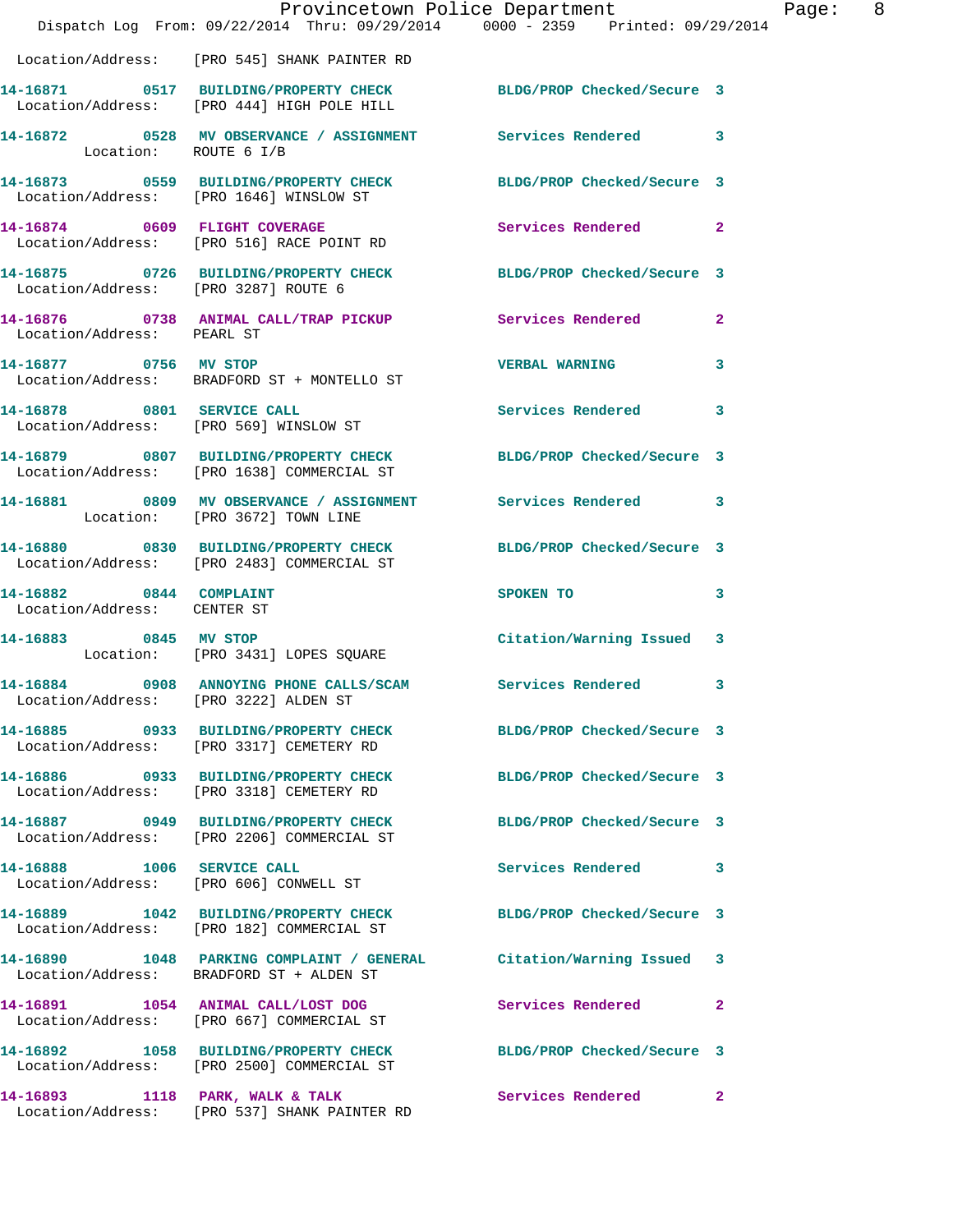|                                                                          | Provincetown Police Department<br>Dispatch Log From: 09/22/2014 Thru: 09/29/2014 0000 - 2359 Printed: 09/29/2014 |                            |                         |
|--------------------------------------------------------------------------|------------------------------------------------------------------------------------------------------------------|----------------------------|-------------------------|
| 14-16894 1125 LOST IPHONE                                                | Location/Address: [PRO 3259] MACMILLAN WHARF                                                                     | <b>Services Rendered</b>   | 3                       |
|                                                                          | 14-16895 1153 BUILDING/PROPERTY CHECK<br>Location/Address: [PRO 440] HARRY KEMP WAY                              | BLDG/PROP Checked/Secure 3 |                         |
| $14-16896$ 1200 D.O.T.                                                   | Location/Address: [PRO 3222] ALDEN ST                                                                            | Transported to Hospital    | 1                       |
|                                                                          | 14-16897 1203 PARK, WALK & TALK<br>Location/Address: [PRO 175] COMMERCIAL ST                                     | BLDG/PROP Checked/Secure 2 |                         |
| 14-16898 1203 PARK, WALK & TALK                                          | Location/Address: [PRO 105] COMMERCIAL ST                                                                        | <b>Services Rendered</b>   | $\mathbf{2}$            |
| 14-16899 1206 COMPLAINT                                                  | Location/Address: [PRO 569] WINSLOW ST                                                                           | SPOKEN TO                  | 3                       |
| 14-16900 1248 FOLLOW UP                                                  | Location/Address: [PRO 606] CONWELL ST                                                                           | SPOKEN TO                  | $\overline{\mathbf{2}}$ |
| 14-16901 1304 PARK, WALK & TALK<br>Location/Address: COMMERCIAL ST       |                                                                                                                  | BLDG/PROP Checked/Secure 2 |                         |
| 14-16902 1316 LANDLORD/TENANT<br>Location/Address: [PRO 711] BRADFORD ST |                                                                                                                  | SPOKEN TO                  | $\overline{2}$          |
|                                                                          | 14-16903 1321 PARK, WALK & TALK<br>Location/Address: [PRO 105] COMMERCIAL ST                                     | <b>Services Rendered</b>   | $\overline{2}$          |
|                                                                          | 14-16904 1339 ANIMAL COMPLAINT/RABBITS<br>Location/Address: [PRO 2897] RACE POINT RD                             | Services Rendered          | $\mathbf{2}$            |
| 14-16905 1411 ASSIST CITIZEN                                             | Location/Address: [PRO 3947] BRADFORD ST                                                                         | <b>SPOKEN TO</b>           | 3                       |
| 14-16906 1530 MV STOP                                                    | Location/Address: [PRO 2540] RACE POINT RD                                                                       | <b>VERBAL WARNING</b>      | 3                       |
| 14-16907                                                                 | 1540 FLIGHT COVERAGE<br>Location/Address: [PRO 516] RACE POINT RD                                                | Services Rendered          | $\mathbf{2}$            |
| 1540 MV DISABLED<br>14-16908                                             | Location/Address: [PRO 2571] COMMERCIAL ST                                                                       | <b>Vehicle Towed</b>       | $\overline{2}$          |
|                                                                          | 14-16909 1633 BUILDING/PROPERTY CHECK                                                                            | BLDG/PROP Checked/Secure 3 |                         |

 Location/Address: [PRO 447] JEROME SMITH RD **14-16910 1639 GENERAL INFO/TPD Services Rendered 3 14-16911 1723 SUSPICIOUS ACTIVITY Services Rendered 2**  Location/Address: [PRO 2181] SHIPS WAY RD **14-16913 1824 BUILDING/PROPERTY CHECK Services Rendered 3**  Location/Address: [PRO 3430] COMMERCIAL ST **14-16914 1845 MV OBSERVANCE / ASSIGNMENT Services Rendered 3**  Location/Address: SHANK PAINTER RD **14-16915 1940 ASSIST AGENCY / MUTUAL AID Services Rendered 3**  Location: [PRO 3672] TOWN LINE **14-16916 2021 BUILDING/PROPERTY CHECK BLDG/PROP Checked/Secure 3**  Location/Address: [PRO 1638] COMMERCIAL ST **14-16917 2044 MV OBSERVANCE / ASSIGNMENT Citation/Warning Issued 3**  Location/Address: BRADFORD ST + STANDISH ST

**14-16918 2100 MV STOP VERBAL WARNING 3**  Location/Address: CENTER ST + BRADFORD ST

Page: 9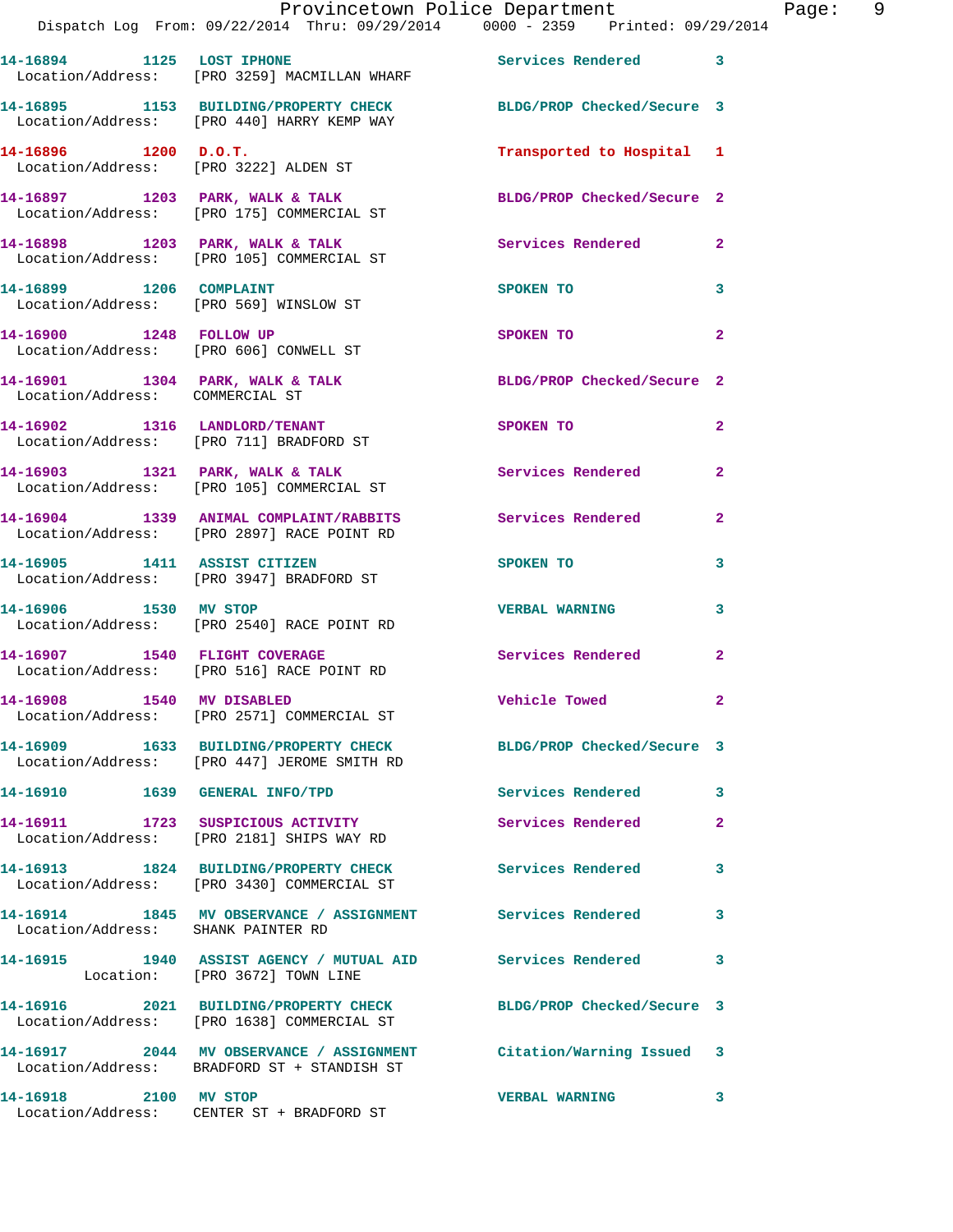|                                      |                                                                                                                   | Provincetown Police Department<br>Dispatch Log From: 09/22/2014 Thru: 09/29/2014 0000 - 2359 Printed: 09/29/2014 | Page: 10 |
|--------------------------------------|-------------------------------------------------------------------------------------------------------------------|------------------------------------------------------------------------------------------------------------------|----------|
|                                      |                                                                                                                   |                                                                                                                  |          |
|                                      | 14-16919 2116 BUILDING/PROPERTY CHECK BLDG/PROP Checked/Secure 3<br>Location/Address: [PRO 306] COMMERCIAL ST     |                                                                                                                  |          |
|                                      | 14-16920 2116 LOST DOG/FOUND Services Rendered 2<br>Location/Address: BRADFORD ST + HOWLAND ST                    |                                                                                                                  |          |
|                                      | 14-16921 2305 THREATS<br>Location/Address: [PRO 542] SHANK PAINTER RD                                             | SPOKEN TO AND THE SPOKEN TO<br>$\mathbf{2}$                                                                      |          |
|                                      | 14-16922 2328 PARKING / GENERAL No Action Required 3<br>Location/Address: [PRO 105] COMMERCIAL ST                 |                                                                                                                  |          |
|                                      | 14-16923 2337 MV DISABLED<br>Location/Address: [PRO 638] COMMERCIAL ST                                            | Services Rendered 2                                                                                              |          |
| For Date: $09/26/2014$ - Friday      |                                                                                                                   |                                                                                                                  |          |
|                                      | 14-16925 0057 LOBBY TRAFFIC<br>Location/Address: [PRO 542] SHANK PAINTER RD                                       | Services Rendered 2                                                                                              | 20       |
|                                      | 14-16926 0208 BUILDING/PROPERTY CHECK Services Rendered 3<br>Location/Address: [PRO 2500] COMMERCIAL ST           |                                                                                                                  |          |
|                                      | 14-16927 0216 BUILDING/PROPERTY CHECK BLDG/PROP Checked/Secure 3<br>Location/Address: [PRO 530] SHANK PAINTER RD  |                                                                                                                  |          |
|                                      | 14-16928 0300 BUILDING/PROPERTY CHECK<br>Location/Address: [PRO 3259] MACMILLAN WHARF                             | BLDG/PROP Checked/Secure 3                                                                                       |          |
|                                      | 14-16929 0502 BUILDING/PROPERTY CHECK BLDG/PROP Checked/Secure 3<br>Location/Address: [PRO 1638] COMMERCIAL ST    |                                                                                                                  |          |
|                                      | 14-16930 0514 BUILDING/PROPERTY CHECK<br>Location/Address: [PRO 545] SHANK PAINTER RD                             | BLDG/PROP Checked/Secure 3                                                                                       |          |
|                                      | 14-16931 0607 FLIGHT COVERAGE<br>Location/Address: [PRO 516] RACE POINT RD                                        | Services Rendered 2                                                                                              |          |
|                                      | 14-16932 0612 PARK, WALK & TALK<br>Location: [PRO 3431] LOPES SQUARE                                              | No Action Required 2                                                                                             |          |
|                                      | 14-16933 0621 TRAFFIC CONTROL<br>Location/Address: [PRO 638] COMMERCIAL ST                                        | Services Rendered 3                                                                                              |          |
|                                      | 14-16934 0745 FOLLOW UP/RABBITS<br>Location/Address: [PRO 2897] RACE POINT RD                                     | $\overline{2}$<br>SPOKEN TO                                                                                      |          |
| Location/Address: [PRO 2521] ROUTE 6 | 14-16935 0749 PARADE/WOUNDED WARRIORS Services Rendered 2                                                         |                                                                                                                  |          |
|                                      | 14-16936 0753 PARKING COMPLAINT / GENERAL GONE ON ARRIVAL 3<br>Location/Address: [PRO 638] COMMERCIAL ST          |                                                                                                                  |          |
|                                      | 14-16937 0803 SERVICE CALL/SCHOOL 5 Services Rendered 3<br>Location/Address: [PRO 569] WINSLOW ST                 |                                                                                                                  |          |
|                                      | 14-16938 0929 BUILDING/PROPERTY CHECK BLDG/PROP Checked/Secure 3<br>Location/Address: [PRO 2206] COMMERCIAL ST    |                                                                                                                  |          |
|                                      | 14-16939 0955 MEDICAL EMERGENCY/CHEST PAIN Transported to Hospital 1<br>Location/Address: [PRO 1431] SHIPS WAY RD |                                                                                                                  |          |
|                                      | 14-16941 1012 ALARM - GENERAL<br>Location/Address: [PRO 485] MASONIC PL                                           | <b>Services Rendered</b><br>-1                                                                                   |          |
|                                      | 14-16942 1112 PARK, WALK & TALK 6 Services Rendered 2<br>Location/Address: [PRO 105] COMMERCIAL ST                |                                                                                                                  |          |
|                                      | 14-16944 1132 MV VANDALISM/KEYING<br>Location/Address: [PRO 1558] CONANT ST                                       | Services Rendered 2                                                                                              |          |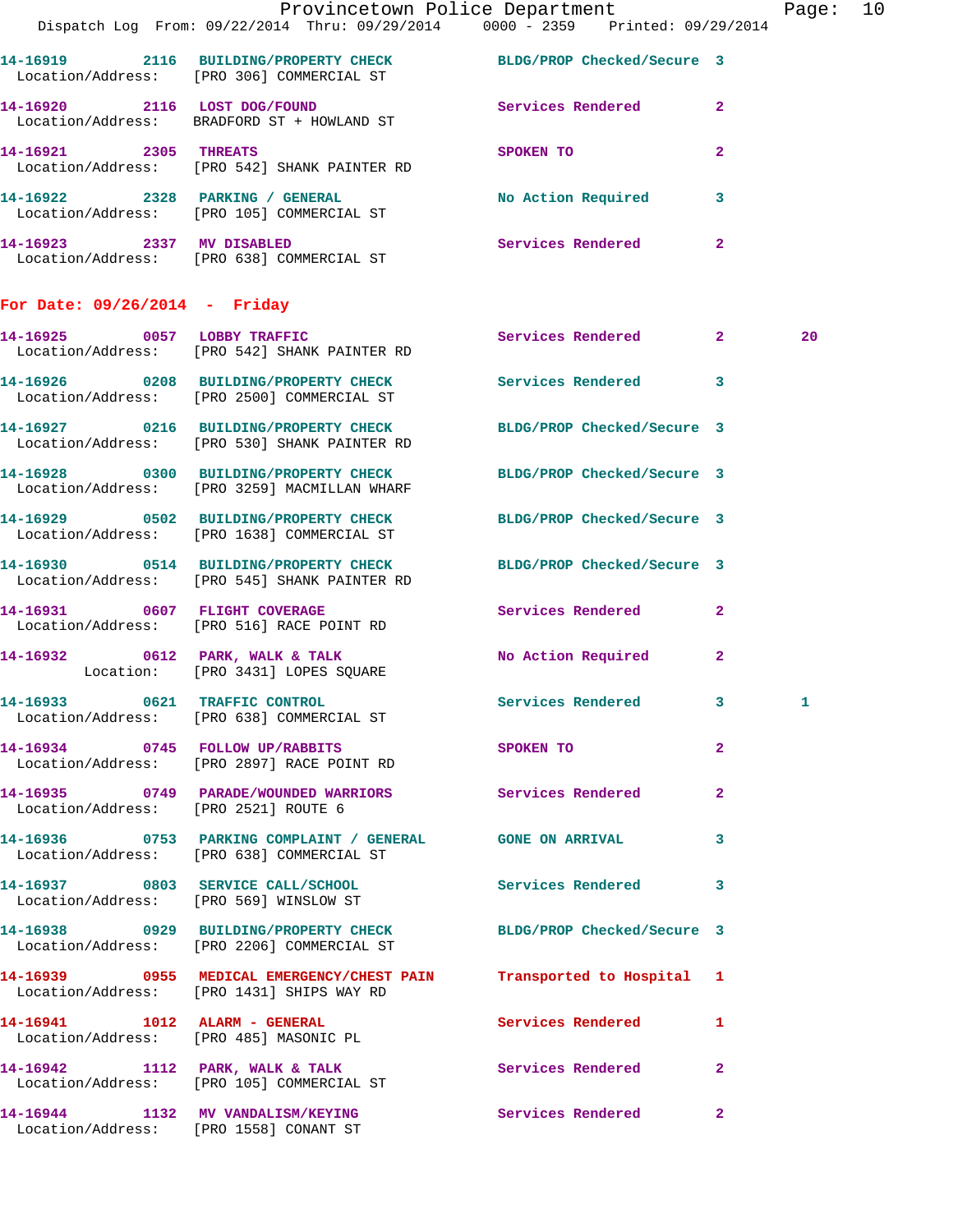|                                                              | 14-16946 1248 BUILDING/PROPERTY CHECK BLDG/PROP Checked/Secure 3<br>Location/Address: [PRO 519] RACE POINT RD |                            |                |   |
|--------------------------------------------------------------|---------------------------------------------------------------------------------------------------------------|----------------------------|----------------|---|
|                                                              | 14-16947 1302 PARK, WALK & TALK<br>Location/Address: [PRO 175] COMMERCIAL ST                                  | Services Rendered          | $\overline{2}$ |   |
|                                                              | 14-16948 1303 ANIMAL CALL/RABBITS Services Rendered<br>Location/Address: [PRO 2897] RACE POINT RD             |                            | $\mathbf{2}$   |   |
|                                                              | 14-16949 1306 MUTIAL AID/MISSING PERSON Could Not Locate<br>Location/Address: [PRO 2540] RACE POINT RD        |                            | 3              | 1 |
|                                                              | 14-16951 1309 COMPLAINT/NEIGHBOR<br>Location/Address: [PRO 3366] MILLER HILL RD                               | <b>Services Rendered</b>   | 3              |   |
|                                                              | 14-16950 1320 BUILDING/PROPERTY CHECK<br>Location/Address: [PRO 2500] COMMERCIAL ST                           | BLDG/PROP Checked/Secure 3 |                |   |
|                                                              | 14-16952 1517 MEDICAL EMERGENCY<br>Location/Address: [PRO 155] COMMERCIAL ST                                  | PATIENT REFUSAL            | 1              |   |
|                                                              | 14-16953 1524 MEDICAL EMERGENCY<br>Location/Address: [PRO 3195] COMMERCIAL ST                                 | Transported to Hospital 1  |                |   |
|                                                              | 14-16954 1528 FLIGHT COVERAGE<br>Location/Address: [PRO 516] RACE POINT RD                                    | Services Rendered          | $\mathbf{2}$   |   |
|                                                              | 14-16955 1549 MEDICAL EMERGENCY<br>Location/Address: [PRO 395] COMMERCIAL ST                                  | False Alarm                | 1              |   |
|                                                              | 14-16956 1602 ASSIST AGENCY / WATER CALL Services Rendered<br>Location/Address: [PRO 1565] CONWELL ST         |                            | 3              |   |
| 14-16957 1845 ALARM - FIRE                                   | Location/Address: [PRO 49] BRADFORD ST                                                                        | False Alarm                | 1              |   |
|                                                              | 14-16958 1902 COMPLAINT - STREET PERFORMERS SPOKEN TO<br>Location/Address: FREEMAN ST + COMMERCIAL ST         |                            | 3              |   |
|                                                              | 14-16959 1941 MEDICAL EMERGENCY<br>Location/Address: [PRO 3432] COMMERCIAL ST                                 | Transported to Hospital 1  |                |   |
|                                                              | 14-16960 2112 TRAFFIC CONTROL<br>Location/Address: W VINE ST + TREMONT ST                                     | Could Not Locate           | 3              |   |
|                                                              | 14-16962  2332 BUILDING/PROPERTY CHECK<br>Location/Address: [PRO 2483] COMMERCIAL ST                          | <b>Services Rendered</b>   | 3              |   |
| 14-16961 2333 ALARM - GENERAL                                | Location/Address: [PRO 146] COMMERCIAL ST                                                                     | Peace Restored             | 1              |   |
|                                                              | 14-16963 2338 BUILDING/PROPERTY CHECK<br>Location/Address: [PRO 2540] RACE POINT RD                           | <b>Services Rendered</b>   | 3              |   |
| For Date: $09/27/2014$ - Saturday                            |                                                                                                               |                            |                |   |
| 14-16966 0057 DISTURBANCE                                    | Location/Address: [PRO 105] COMMERCIAL ST                                                                     | <b>PATIENT REFUSAL</b>     | $\mathbf{1}$   | 1 |
| 14-16967 0107 LOST DOG/FOUND<br>Location/Address: HOWLAND ST |                                                                                                               | Could Not Locate           | $\mathbf{2}$   |   |
|                                                              | 14-16968 0115 NOISE COMPLAINT<br>Location/Address: [PRO 70] BRADFORD ST EXT                                   | <b>GONE ON ARRIVAL</b>     | 3              |   |
|                                                              |                                                                                                               |                            |                |   |

**14-16970 0202 BUILDING/PROPERTY CHECK BLDG/PROP Checked/Secure 3** 

Location/Address: [PRO 1895] BRADFORD ST

**14-16969 0141 LOOSE DOG GONE ON ARRIVAL 2**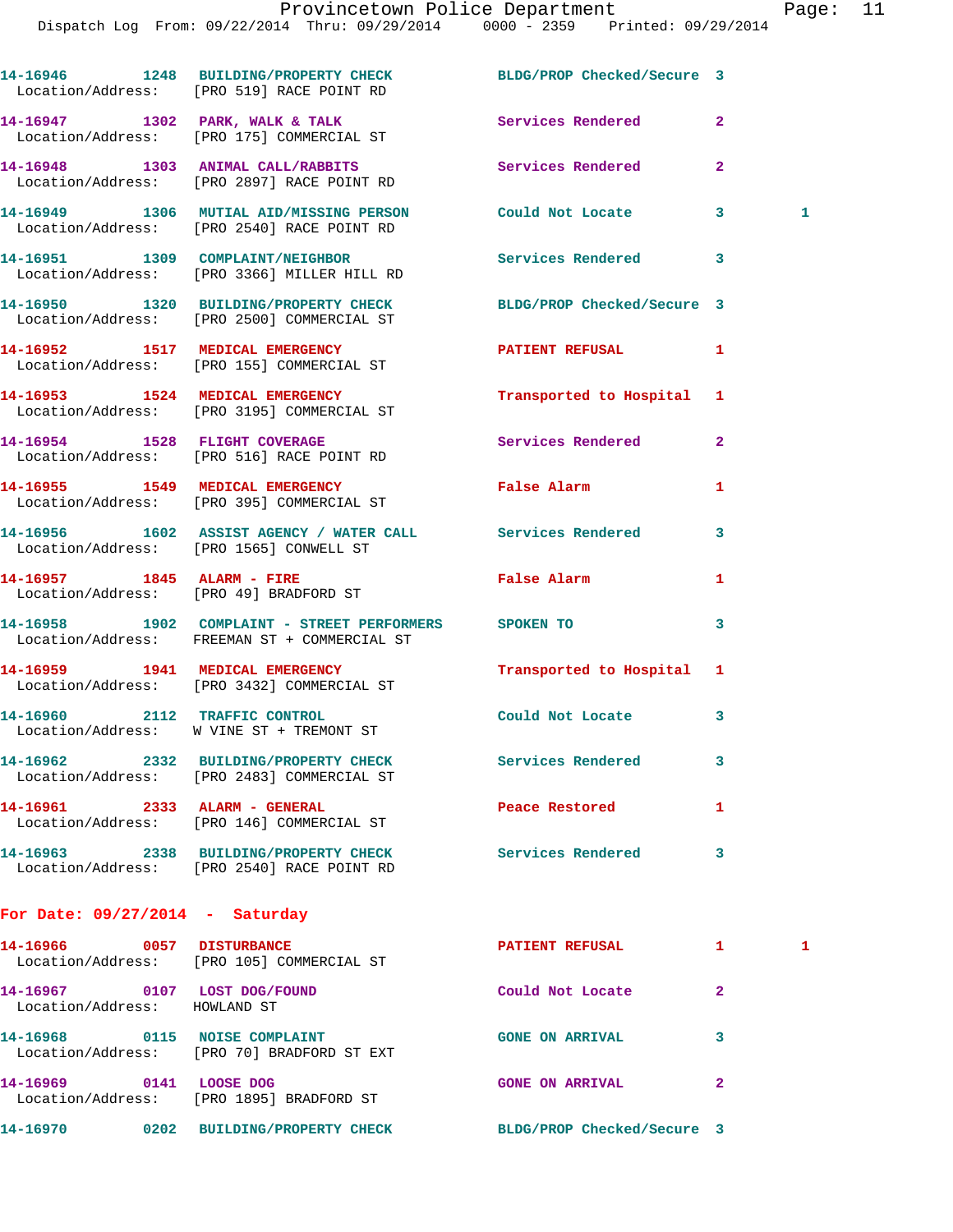|                                       | Dispatch Log From: 09/22/2014 Thru: 09/29/2014 0000 - 2359 Printed: 09/29/2014                                         | Provincetown Police Department |                | Page: 12 |  |
|---------------------------------------|------------------------------------------------------------------------------------------------------------------------|--------------------------------|----------------|----------|--|
|                                       | Location/Address: [PRO 3609] COMMERCIAL ST                                                                             |                                |                |          |  |
|                                       | 14-16971 0506 BUILDING/PROPERTY CHECK BLDG/PROP Checked/Secure 3<br>Location/Address: [PRO 2898] JEROME SMITH RD       |                                |                |          |  |
|                                       | 14-16972 0509 BUILDING/PROPERTY CHECK Services Rendered 3<br>Location/Address: [PRO 2540] RACE POINT RD                |                                |                |          |  |
|                                       | 14-16973 0616 BUILDING/PROPERTY CHECK BLDG/PROP Checked/Secure 3<br>Location/Address: [PRO 519] RACE POINT RD          |                                |                |          |  |
|                                       | 14-16974 0657 LOBBY TRAFFIC<br>Location/Address: [PRO 542] SHANK PAINTER RD                                            | Services Rendered 2            |                | 32       |  |
|                                       | 14-16976 0808 MEDICAL EMERGENCY Services Rendered<br>Location/Address: [PRO 3333] COMMERCIAL ST                        |                                | $\mathbf{1}$   |          |  |
|                                       | 14-16977 0812 LOST KEYS/K9 RELEASE KEYS Services Rendered 13<br>Location: BETWEEN 400 COMMERCIAL TO HARBORMASTER'S OFF |                                |                |          |  |
|                                       | 14-16978 0816 FOLLOW UP/MISSING WOMAN<br>Location/Address: [PRO 2540] RACE POINT RD                                    | Investigated                   | $\mathbf{2}$   |          |  |
|                                       | 14-16979 0825 DEAD RACOON<br>Location/Address: [PRO 3568] CONWELL ST                                                   | Services Rendered              | $\overline{a}$ |          |  |
|                                       | 14-16980 0841 BUILDING/PROPERTY CHECK BLDG/PROP Checked/Secure 3<br>Location/Address: [PRO 2500] COMMERCIAL ST         |                                |                |          |  |
|                                       | 14-16981 0856 LOOSE PEKINGESE<br>Location/Address: CENTER ST + COMMERCIAL ST                                           | Could Not Locate 2             |                |          |  |
|                                       | 14-16982 0917 FOUND CARD AT D FLAX Services Rendered<br>Location/Address: [PRO 2287] SHANK PAINTER RD                  |                                | 3              |          |  |
|                                       | 14-16983 0951 PARKING COMPLAINT / GENERAL<br>Location/Address: ATLANTIC AVE + COMMERCIAL ST                            | Citation/Warning Issued 3      |                |          |  |
|                                       | 14-16984 1000 BUILDING/PROPERTY CHECK BLDG/PROP Checked/Secure 3<br>Location/Address: [PRO 2206] COMMERCIAL ST         |                                |                |          |  |
|                                       | 14-16985 1025 BY-LAW VIOLATION X 2 Citation/Warning Issued 2<br>Location/Address: [PRO 3075] SHANK PAINTER RD          |                                |                |          |  |
|                                       | 14-16986 1033 MEDICAL EMERGENCY Services Rendered<br>Location/Address: [PRO 524] COMMERCIAL ST                         |                                | 1              |          |  |
| Location/Address: [PRO 1662] PEARL ST | 14-16987 1035 KEEP THE PEACE/NEIGHBORS SPOKEN TO                                                                       |                                | $\mathbf{2}$   |          |  |
|                                       | 14-16988 1048 MEDICAL EMERGENCY/ARM<br>Location/Address: [PRO 768] BRADFORD ST                                         | Transported to Hospital 1      |                |          |  |
|                                       | 14-16989 1052 MEDICAL EMERGENCY/D.O.T.<br>Location/Address: [PRO 440] HARRY KEMP WAY                                   | Transported to Hospital 1      |                |          |  |
|                                       | 14-16990 1210 FOUND PROPERTY CELL PHONE Services Rendered<br>Location: [PRO 3431] LOPES SQUARE                         |                                | 3              |          |  |
|                                       | 14-16991 1213 LOST/FOUND PROPERTY<br>Location: [PRO 3431] LOPES SQUARE                                                 | Services Rendered 3            |                |          |  |
|                                       | 14-16992 1214 DOT LACERATION<br>Location/Address: [PRO 440] HARRY KEMP WAY                                             | Transported to Hospital 1      |                |          |  |
|                                       | 14-16993 1320 ANIMAL CALL<br>Location/Address: [PRO 526] RYDER ST EXT                                                  | <b>GONE ON ARRIVAL</b>         | $\mathbf{2}$   |          |  |
|                                       | 14-16994 1336 PARK, WALK & TALK<br>Location/Address: [PRO 105] COMMERCIAL ST                                           | Services Rendered              | $\mathbf{2}$   |          |  |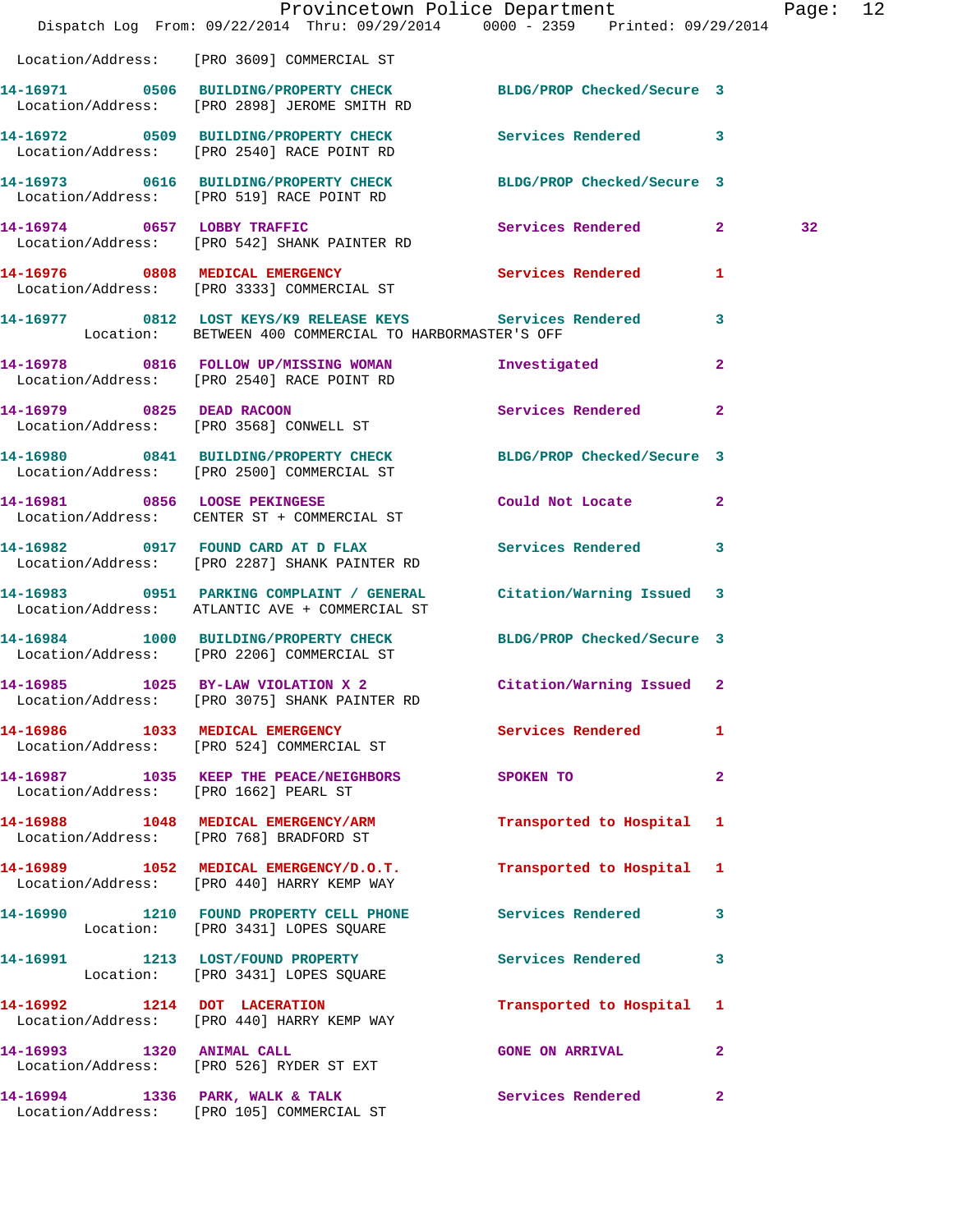|                                 | Provincetown Police Department<br>Dispatch Log From: 09/22/2014 Thru: 09/29/2014 0000 - 2359 Printed: 09/29/2014 |                            |              |
|---------------------------------|------------------------------------------------------------------------------------------------------------------|----------------------------|--------------|
|                                 | 14-16995 1358 MEDICAL EMERGENCY PATIENT REFUSAL<br>Location/Address: [PRO 515] RACE POINT RD                     |                            | 1            |
|                                 | 14-16996 1430 MEDICAL EMERGENCY<br>Location/Address: [PRO 2231] KIMBERLY LN                                      | Transported to Hospital    | -1           |
|                                 | 14-16997 1434 MEDICAL EMERGENCY<br>Location/Address: [PRO 2520] PRINCE ST                                        | Transported to Hospital    | 1            |
|                                 | 14-16998 1452 MEDICAL EMERGENCY<br>Location/Address: [PRO 208] COMMERCIAL ST                                     | Transported to Hospital    | 1            |
|                                 | 14-16999 1502 COMPLAINT<br>Location/Address: [PRO 363] COMMERCIAL ST                                             | <b>GONE ON ARRIVAL</b>     | 3            |
|                                 | 14-17000 1527 MEDICAL EMERGENCY<br>Location/Address: [PRO 253] COMMERCIAL ST                                     | Transported to Hospital    | 1            |
|                                 | 14-17001 1533 LOST SAMSUNG CELL PHONE<br>Location/Address: [PRO 272] COMMERCIAL ST                               | SPOKEN TO                  | 3            |
| 14-17002 1541 COMPLAINT         | Location/Address: [PRO 542] SHANK PAINTER RD                                                                     | SPOKEN TO                  | 3            |
|                                 | 14-17003 1545 ASSIST AGENCY / MUTUAL AID Services Rendered<br>Location/Address: [PRO 1892] SHANK PAINTER RD      |                            | 3            |
|                                 | 14-17004 1608 PARK, WALK & TALK<br>Location: [PRO 3431] LOPES SQUARE                                             | SPOKEN TO                  | 2            |
|                                 | 14-17005 1656 MEDICAL EMERGENCY<br>Location/Address: [PRO 963] KILEY CT                                          | Transported to Hospital    | 1            |
|                                 | 14-17006 1703 BUILDING/PROPERTY CHECK BLDG/PROP Checked/Secure 3<br>Location/Address: [PRO 519] RACE POINT RD    |                            |              |
| 14-17008 1753 COMPLAINT         | Location/Address: [PRO 2667] CAPTAIN BERTIES WAY                                                                 | SPOKEN TO                  | 3            |
| Location/Address: ROUTE 6       | 14-17009 1807 MEDICAL EMERGENCY Services Rendered                                                                |                            | 1            |
|                                 | 14-17010 1844 MEDICAL EMERGENCY<br>Location/Address: [PRO 444] HIGH POLE HILL                                    | <b>Services Rendered</b>   | $\mathbf{1}$ |
|                                 | 14-17011 1924 BUILDING/PROPERTY CHECK BLDG/PROP Checked/Secure 3<br>Location/Address: [PRO 2481] TREMONT ST      |                            |              |
|                                 | 14-17012 1941 MEDICAL EMERGENCY/LIFT ASSIST Services Rendered<br>Location/Address: [PRO 3909] BRADFORD ST        |                            | 1            |
|                                 | 14-17013 2013 PARK, WALK & TALK<br>Location/Address: [PRO 105] COMMERCIAL ST                                     | Services Rendered          | $\mathbf{2}$ |
|                                 | 14-17014 2033 BUILDING/PROPERTY CHECK<br>Location/Address: [PRO 447] JEROME SMITH RD                             | BLDG/PROP Checked/Secure 3 |              |
|                                 | 14-17015 2155 ANIMAL CALL/LOOSE BLACK LAB Services Rendered<br>Location/Address: ANTHONY ST + BRADFORD ST        |                            | 2            |
| For Date: $09/28/2014$ - Sunday |                                                                                                                  |                            |              |
|                                 | 14-17016 0246 BUILDING/PROPERTY CHECK BLDG/PROP Checked/Secure 3<br>Location/Address: [PRO 447] JEROME SMITH RD  |                            |              |
|                                 | 14-17017 0251 BUILDING/PROPERTY CHECK<br>Location/Address: [PRO 1646] WINSLOW ST                                 | BLDG/PROP Checked/Secure 3 |              |
|                                 | 14-17018 0325 BUILDING/PROPERTY CHECK                                                                            | BLDG/PROP Checked/Secure 3 |              |

Location/Address: [PRO 3231] BRADFORD ST

Page: 13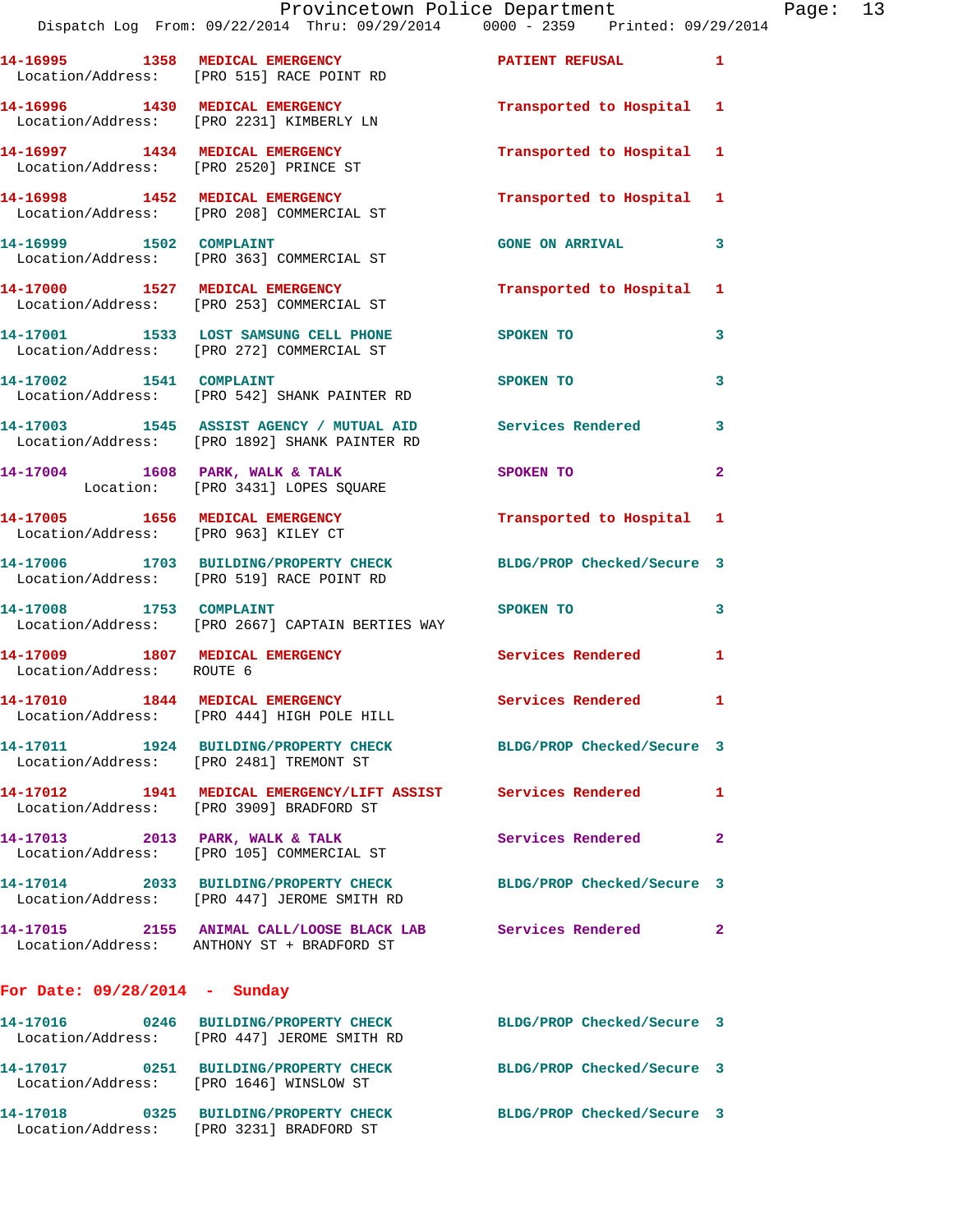|                                     | 14-17019 0356 BUILDING/PROPERTY CHECK BLDG/PROP Checked/Secure 3<br>Location/Address: [PRO 516] RACE POINT RD     |                            |              |              |
|-------------------------------------|-------------------------------------------------------------------------------------------------------------------|----------------------------|--------------|--------------|
|                                     | 14-17020 0445 BUILDING/PROPERTY CHECK BLDG/PROP Checked/Secure 3<br>Location/Address: [PRO 1778] SHANK PAINTER RD |                            |              |              |
|                                     | 14-17021 0554 BUILDING/PROPERTY CHECK Services Rendered<br>Location/Address: [PRO 2898] JEROME SMITH RD           |                            | 3            |              |
|                                     | 14-17022 0559 DAILY LOG FOR LOBBY TRAFFIC Services Rendered<br>Location/Address: [PRO 542] SHANK PAINTER RD       |                            | $\mathbf{2}$ | 8            |
|                                     | 14-17023 0629 BUILDING/PROPERTY CHECK<br>Location/Address: [PRO 545] SHANK PAINTER RD                             | BLDG/PROP Checked/Secure 3 |              |              |
|                                     | 14-17024 0734 BUILDING/PROPERTY CHECK Services Rendered<br>Location/Address: [PRO 2483] COMMERCIAL ST             |                            | 3            |              |
|                                     | 14-17025 0811 MV OBSERVANCE / ASSIGNMENT Services Rendered<br>Location/Address: [PRO 94] BRADFORD ST              |                            | 3            |              |
|                                     | 14-17027 0855 PARKING COMPLAINT / GENERAL Services Rendered<br>Location/Address: [PRO 150] COMMERCIAL ST          |                            | 3            |              |
| Location/Address: [PRO 521] ROUTE 6 | 14-17028 0959 BUILDING/PROPERTY CHECK Services Rendered                                                           |                            | 3            |              |
| Location/Address: [PRO 2] ALDEN ST  | 14-17029 1044 BUILDING/PROPERTY CHECK BLDG/PROP Checked/Secure 3                                                  |                            |              |              |
| Location/Address: HARRY KEMP WAY    | 14-17031 1219 MEDICAL/LIFT ASSIST                                                                                 | Services Rendered          | 1            |              |
|                                     | 14-17033 1329 MV STOP<br>Location/Address: [PRO 3004] BRADFORD ST                                                 | Citation/Warning Issued    | 3            |              |
|                                     | 14-17034 1330 MV OBSERVANCE / ASSIGNMENT Services Rendered<br>Location/Address: HARRY KEMP WAY + AUNT SUKEYS WAY  |                            | 3            |              |
|                                     | 14-17035 1346 PARADE/CASAS DOG PARAD Services Rendered<br>Location/Address: [PRO 1989] COMMERCIAL ST              |                            | $\mathbf{2}$ |              |
| 14-17036 1408 MV HIT                | Location/Address: [PRO 823] COMMERCIAL ST                                                                         | Services Rendered          | $\mathbf{2}$ |              |
| 14-17037 1423 MV DISABLED           | Location/Address: [PRO 488] MAYFLOWER AVE                                                                         | <b>Services Rendered</b>   | 2            |              |
| 14-17038 1437 AT SCHOOL             | Location/Address: [PRO 569] WINSLOW ST                                                                            | Services Rendered          | 3            | 1.           |
|                                     | 14-17039 1532 FLIGHT COVERAGE<br>Location/Address: [PRO 516] RACE POINT RD                                        | Services Rendered          | $\mathbf{2}$ | $\mathbf{2}$ |
|                                     | 14-17040 1559 HEATSTROKE/REFUSAL<br>Location/Address: [PRO 2530] STANDISH AVE                                     | <b>PATIENT REFUSAL</b>     | 1            |              |
|                                     | 14-17041 1633 ABDOMINAL/TRANSPORT<br>Location/Address: [PRO 376] COMMERCIAL ST                                    | Transported to Hospital    | 1            |              |
| 14-17042 1648 LOST WALLET           | Location/Address: [PRO 542] SHANK PAINTER RD                                                                      | Services Rendered          | 3            |              |
|                                     | 14-17043 1751 HEATSTROKE/TRANSPORT<br>Location/Address: [PRO 2530] STANDISH AVE                                   | Transported to Hospital    | 1            |              |
|                                     | 14-17044 1815 SEIZURE/PATIENT REFUSAL PATIENT REFUSAL<br>Location/Address: [PRO 129] COMMERCIAL ST                |                            | 1            |              |
|                                     | 14-17045 1816 BUILDING/PROPERTY CHECK Services Rendered                                                           |                            | 3            |              |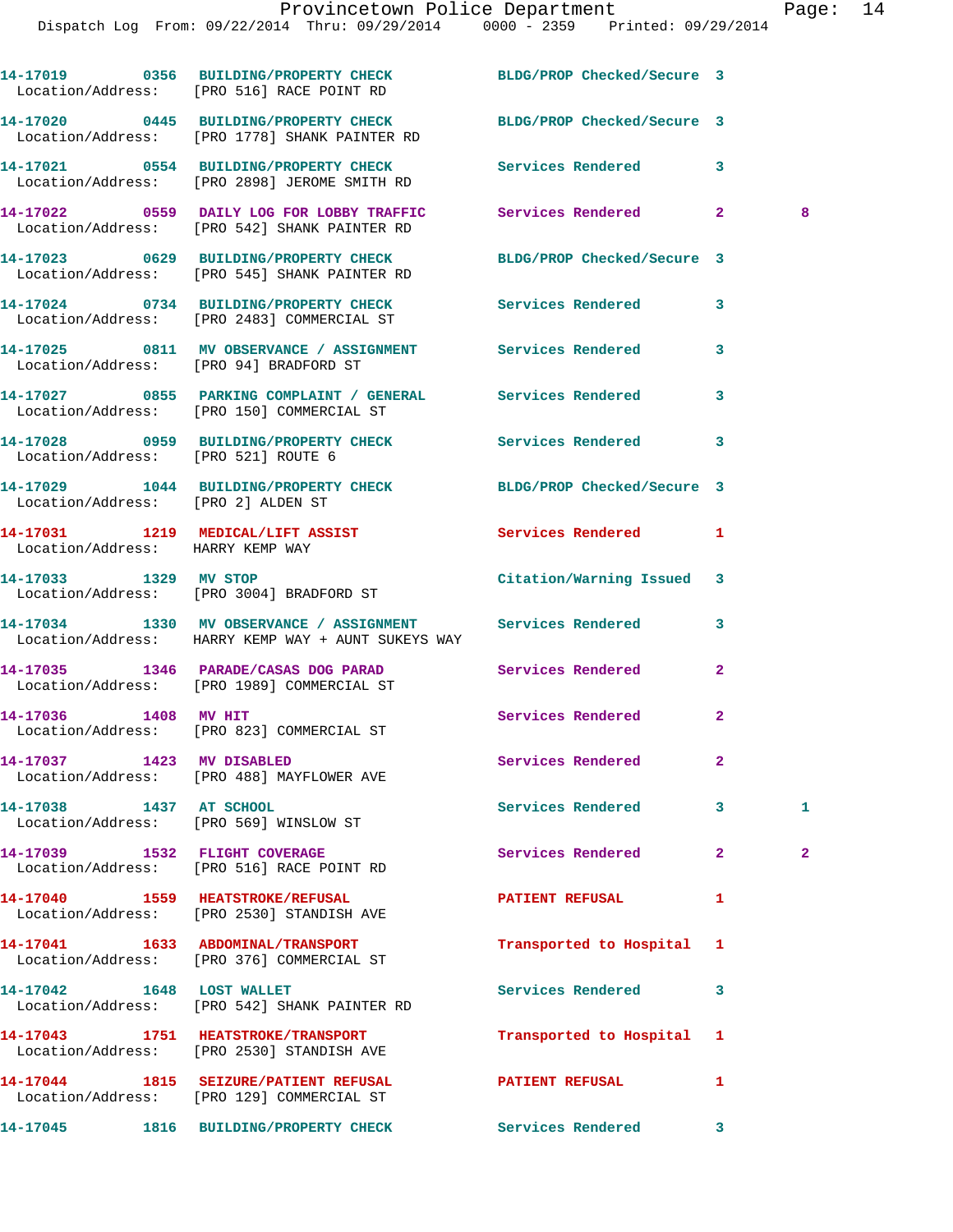|                                      | Dispatch Log From: 09/22/2014 Thru: 09/29/2014 0000 - 2359 Printed: 09/29/2014                                 | Provincetown Police Department | Page: $15$              |  |
|--------------------------------------|----------------------------------------------------------------------------------------------------------------|--------------------------------|-------------------------|--|
|                                      | Location/Address: [PRO 3430] COMMERCIAL ST                                                                     |                                |                         |  |
|                                      | 14-17046 1900 MV OBSERVANCE / ASSIGNMENT Services Rendered<br>Location/Address: BRADFORD ST + STANDISH ST      |                                | $\overline{\mathbf{3}}$ |  |
|                                      | 14-17047 1913 ALARM - FIRE THE False Alarm<br>Location/Address: [PRO 204] COMMERCIAL ST                        |                                | 1                       |  |
|                                      | 14-17048 1919 ASSIST CITIZEN<br>Location/Address: [PRO 183] COMMERCIAL ST                                      | Services Rendered              | $\overline{\mathbf{3}}$ |  |
|                                      | 14-17049 1932 BUILDING/PROPERTY CHECK BLDG/PROP Checked/Secure 3<br>Location/Address: [PRO 2500] COMMERCIAL ST |                                |                         |  |
|                                      | 14-17050 1943 CO ALARM/TRANSPORT<br>Location/Address: [PRO 2139] COMMERCIAL ST                                 | Transported to Hospital 1      |                         |  |
| Location/Address: [PRO 3287] ROUTE 6 | 14-17051 2126 BUILDING/PROPERTY CHECK BLDG/PROP Checked/Secure 3                                               |                                |                         |  |
|                                      | 14-17052 2234 BUILDING/PROPERTY CHECK BLDG/PROP Checked/Secure 3<br>Location/Address: [PRO 1638] COMMERCIAL ST |                                |                         |  |
|                                      | 14-17053 2327 BUILDING/PROPERTY CHECK Services Rendered<br>Location/Address: [PRO 2500] COMMERCIAL ST          |                                | $\overline{\mathbf{3}}$ |  |
|                                      | 14-17054 2355 VERBAL SPEED/STOP<br>Location/Address: RYDER ST + COMMERCIAL ST                                  | <b>VERBAL WARNING</b>          | 3                       |  |

## **For Date: 09/29/2014 - Monday**

Location/Address: [PRO 569] WINSLOW ST

| 14-17055 0020 TRURO ASSIST<br>Location/Address: [PRO 2521] ROUTE 6 |                                                                                        | <b>Services Rendered</b>   | $\mathbf{3}$            |
|--------------------------------------------------------------------|----------------------------------------------------------------------------------------|----------------------------|-------------------------|
| 14-17056 0025 LOBBY TRAFFIC                                        | Location/Address: [PRO 542] SHANK PAINTER RD                                           | <b>Services Rendered</b>   | $\overline{2}$          |
|                                                                    | 14-17057 0105 BUILDING/PROPERTY CHECK<br>Location/Address: [PRO 2483] COMMERCIAL ST    | <b>Services Rendered</b>   | $\mathbf{3}$            |
|                                                                    | 14-17058 0125 BUILDING/PROPERTY CHECK<br>Location/Address: [PRO 444] HIGH POLE HILL    | <b>Services Rendered</b>   | $\mathbf{3}$            |
|                                                                    | Location/Address: [PRO 2489] BRADFORD ST                                               |                            | $\mathbf{3}$            |
|                                                                    | 14-17060 0217 BUILDING/PROPERTY CHECK<br>Location/Address: [PRO 537] SHANK PAINTER RD  | BLDG/PROP Checked/Secure 3 |                         |
|                                                                    | 14-17061 0258 MEDICAL EMERGENCY<br>Location/Address: [PRO 1554] COMMERCIAL ST          | <b>PATIENT REFUSAL</b>     | $\mathbf{1}$            |
|                                                                    | 14-17062 0540 BUILDING/PROPERTY CHECK<br>Location/Address: [PRO 2898] JEROME SMITH RD  | <b>Services Rendered</b>   | $\mathbf{3}$            |
| 14-17063 0542 TTY TEST CALL<br>Location/Address:                   | [PRO 542] SHANK PAINTER RD                                                             | Services Rendered          | $\mathbf{1}$            |
|                                                                    | 14-17064 0605 BUILDING/PROPERTY CHECK<br>Location/Address: [PRO 2490] PROVINCELANDS RD | Services Rendered          | $\mathbf{3}$            |
| Location/Address: ROUTE 6 + HOWLAND ST                             | 14-17065 6728 MV OBSERVANCE / ASSIGNMENT Services Rendered                             |                            | $\overline{\mathbf{3}}$ |
| 14-17066 0755 LOOSE DOG                                            | Location/Address: [PRO 2542] COMMERCIAL ST                                             | Services Rendered          | $\overline{2}$          |
| 14-17067 0818 PARK, WALK & TALK                                    |                                                                                        | Services Rendered          | $\overline{a}$          |